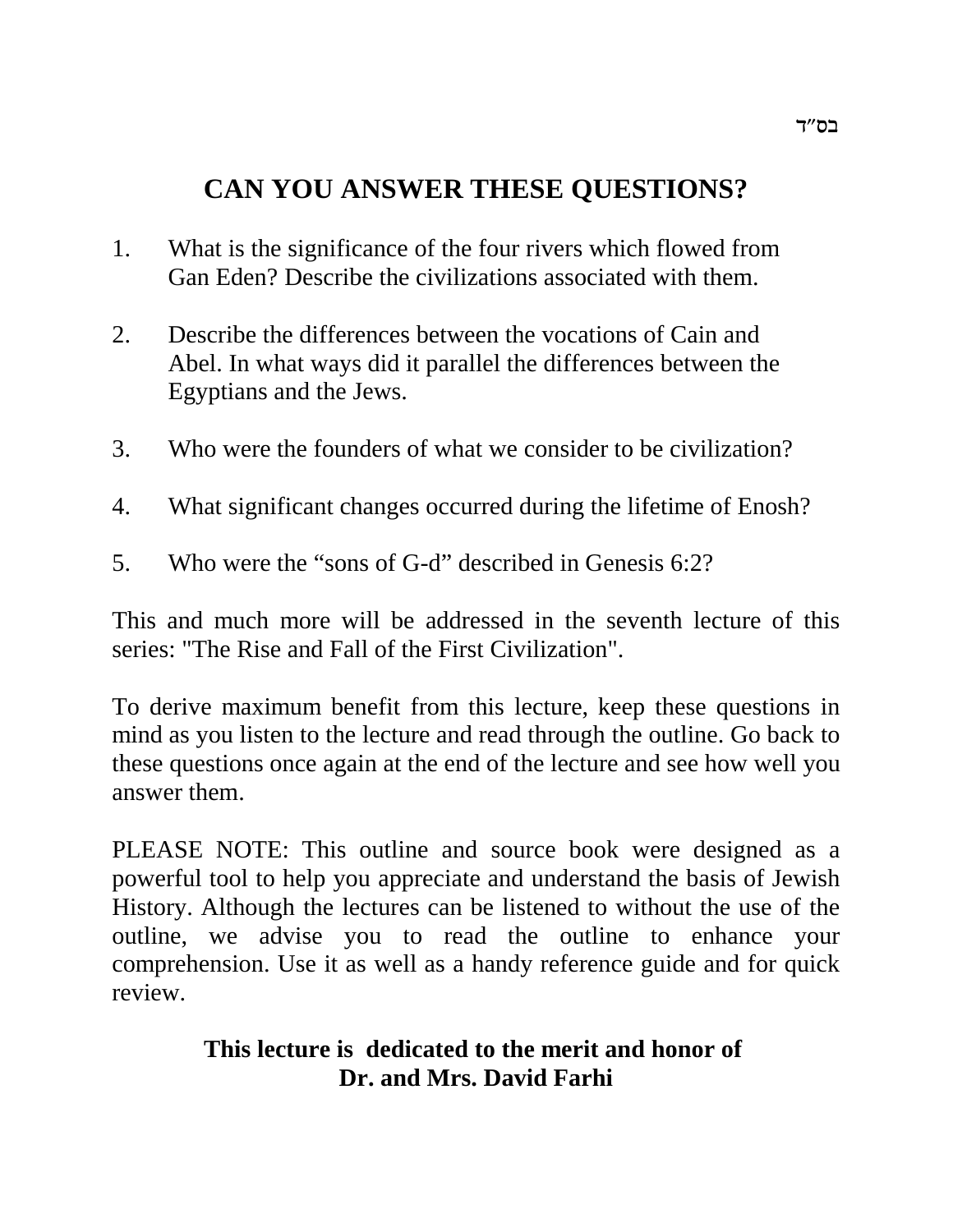#### THE EPIC OF THE ETERNAL PEOPLE Presented by Rabbi Shmuel Irons

#### Series XII Lecture #7

#### THE RISE AND FALL OF THE FIRST CIVILIZATION

#### $\mathbf{I}$ . Man's Dominion Over Creation

 $A<sub>1</sub>$ 

וַיֹּאמֵר אֵ–לֹהִים נַעֲשֶׂה אַדָם בִּצָלְמֵנוּ כִּדְמוּתֵנוּ וְיִרְדּוּ בִדְגַת הַיָּם וּבְעּוֹף הָשַּׁמַיִם וּבַבְּהֶמָה וּבְכָל–הָאֲרֵץ וּבְכָל–הָרֵמֵשׁ הָרֹמֵשׁ עַל–הָאָרֵץ: וַיִּבְרָא אֵ–לֹהִים | אֵת–הָאָדָם בִּצַלְמוֹ בִּצֵלֵם אֶ–לֹהִים בַּרָא אֹתוֹ זַכָר וּנְקֵבָה בַּרָא אֹתַם: וַיִּבְרֶךְ אֹתַם אֲ–לֹהִים וַיֹּאמֶר לַהֶם אֵ–לֹהִים פִּרוּ וּרְבוּ וּמִלְאוּ אֶת–הָאָרֶץ וְכִבְשָׁהָ וּרְדוּ בִּדְגַת הַיָּם וּבְעוֹף הַשָּׁמַיִם וּבְכָל–חַיָּה הָרֹמֶשֶׁת עַל–הָאָרֶץ: בראשית א:כו-כח

And G-d said: Let us make man in our image, after our likeness; and let them have dominion over the fish of the sea, and over the birds of the air, and over the cattle, and over all the earth, and over every creeping thing that creeps upon the earth. So G-d created man in His own image, in the image of G-d created He him; male and female He created them. And G-d blessed them, and G-d said to them: Be fruitful, and multiply, and replenish the earth, and subdue it; and have dominion over the fish of the sea, and over the birds of the air, and over every living thing that moves upon the earth. Genesis  $1:26-28$ 

#### B.

. . . וטעם וירדו שימשלו בחזקה בדגים ובעוף ובבהמה ובכל הרמש – וה"בהמה" תכלול החיה ואמר ובכל הארץ, שימשלו בארץ עצמה לעקור ולנתוץ ולחפור ולחצוב נחשת וברזל ולשון "רדייה" ממשלת האדון בעבדו: פירוש הרמב"ן לבראשית א:כו

The meaning of the word, "יירדו" (and let them have dominion), is that [man should] rule in a forcible manner over the fish, fowl, (domestic) animals and all that crawl [upon the earth]. The word, "בהמה" [which usually refers to domesticated animals], includes [in this context] wild animals as well. The meaning of the phrase, "ובכל הארץ" (and over all the earth), is that man should dominate over the earth itself to uproot, smash, dig and quarry copper and iron. The term "רדייה" is the term used to refer to the domination of a lord over his slave. Commentary of Ramban to Genesis 1:26

П. The Four Rivers and Their Respective Cultures

A.

וְנָהָר יֹצֵא מֵעֲדֵן לְהַשְׁקוֹת אֶת–הַגָּן וּמִשָּׁם יִפָּרֵד וְהָיָה לְאֲרְבָעָה רַאשִׁים: שֵׁם הָאֶחָד פִּישׁוֹן הוּא הַסֹּבֵב אֶת כָּל–אֶרֶץ הַחֲוִילָה אֲשֵׁר–שָׁם הַזָּהָב: וּזֵהַב הָאָרֵץ הַהִוא טוֹב שָׁם הַבִּדֹלַח וְאֶבֵן הַשֹּׁהַם: וְשֵׁם–הַנְּהָר הַשֵּׁנִי גִּיחוֹן הוּא הַסוֹבֵב אֵת כְּלֹ–אֶרֶץ כּוּשׁ: וְשֵׁם הַנְּהָר הַשְּׁלִישִׁי חִדֶּקֶל הוא ההלך קדמת אשור והנהר הרביעי הוא פרת: בראשית בי-יד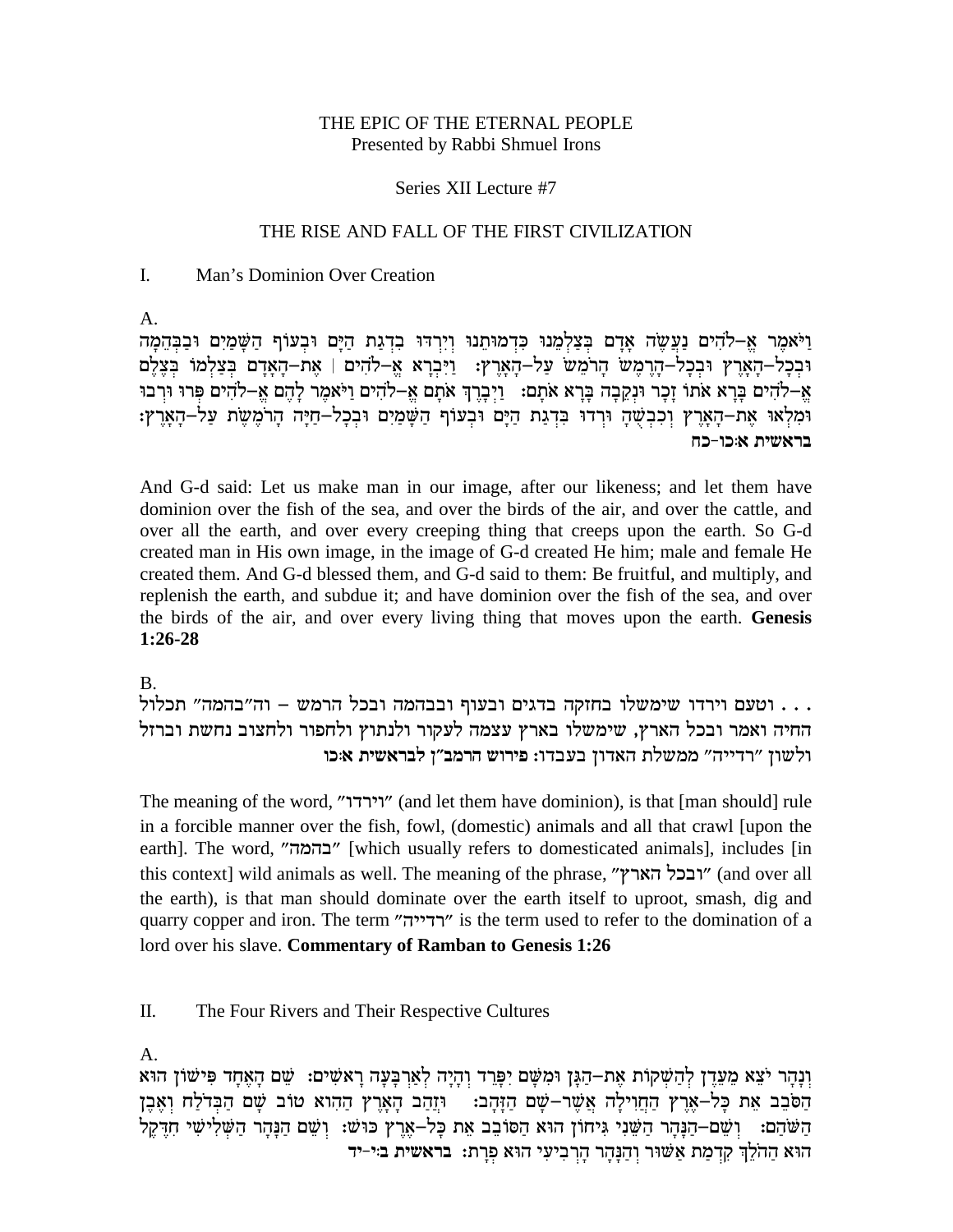And a river went out from Eden to water the garden; and from there it was divided, and became four rivers. The name of the first is Pishon; that is the one which flows around the whole land of Havilah, where there is gold; And the gold of that land is good; there is bdellium and the onyx stone. And the name of the second river is Gihon; that is the one which flows around the whole land of Kush. And the name of the third river is the Tigris; that is the one which flows toward the east of Assyria. And the fourth river is the **Euphrates. Genesis 2:10-14** 

#### $\mathbf{B}$

ונהר יוצא מעדן כבר בארו החכמים הדורשים קורות האדם ותולדותיו כי בעת החל האדם לרוב על פני האדמה ויסעו ממקומם לבקש מדינות וארצות לשבתם ויפונו איש לדרכו היה דרכם אצל הנהרות שהם היה להם למורה דרך ותמיד הלכו על שפת הנחלים ויפוצו על פני האדמה. וציור הזה תפסה תוה"ק לאמר שכמו שהגם שהכונה הא-להית בבריאת האדם היה שיאכל מעץ החיים וחי לעולם בג"ע ולעסוק רק בעיון ובמושכלות בכ"ז הכין גם אפשריות והנסיון שיסור מן הכוונה הא-להית ע"י שיאכל מעץ הדעת וימות כן הכין ג"כ האפשריות על צד הזה שיחטא ואשם ויגורש מן הג״ע ויפוץ על פני הארץ למדינות שונות, שאז ילפת ארחות דרכו דרך הנהרות שהכין ארבעה נהרות שכל נהר סובב מדינה אחרת, שכל מדינה יש לה תכונה וטבע אחרת שלפיהם בעת יגורש האדם מן הגן ויתישב בארבע מדינות אשר כל אחד מז הנהרות יסובביה יתחלו בני אדם לארבע כתות לפי תכונות הארצות שיבואו שמה ששם יפרדו בני אדם אשר אכלו מעץ הדעת טו"ר לארבעה ראשים הכוללים כל עניני בני אדם למשפחותם בגוייהם, ועל כן נשא משלו כי הנהר אשר השקה את הגן היה נהר אחד מצד עצמו והוא לפי קבלת חז"ל נהר פרת אשר סבב גם את ארץ הקדושה שתכונתה לגדל חכמים ונביאים החוזים ברוח ד׳, אבל משם יפרד משרשו והיה לארבעה ראשים מקיפים ארבע מדינות שטבעם ותכונתם חלוקה כי עניני האדם ועלילותיו אחרי אכלו מעץ הדעת נחלקים לארבעה. יש הרודפים אחרי ההון והעושר למלאות בתיהם כסף וזהב וסגולת מלכים וחושבים שזה כל תכליתם ואשרם. כת שניה הרודפים אחר תאות המשגל והעדונים וכת שלישית הרודפים אחרי הכבוד והמשרה ואלה הם שלשה הראשים שהם מקור לכל רעות האדם שהם הקנאה והתאוה והכבוד שמוציאין את האדם מן העולם כי כל הרעות האדם ישובו אל אחת משלש אלה שמן בקשת העושר תצמח הקנאה ובקשת הנאה והיפה ושכיות החמדה וקנינים אין קץ וכדומה. ומן התאוה הבשריית היא אשת הזמה אש וגחלים. בקשת המשרה תביא למלחמות ולרצח ולהשחית רבים. והנהר הרביעי הוא לבדו קודש לד׳ שהוא אשר יעסוק בחכמה וביראת ד' וימאס בהבלי העולם. וכל אחד מן השפטים הרעים האלה התגבר במדינה אחרת לפי תכונת המדינה ההיא. מקום אשר זהב אבנים שם הבדולח ואבן השהם, משם תצמח דרישת העושר. מקום ששם החום הבוער ואשיה כושים כי שזפתם השמש שם הזמה ומשגל יאמר לבלה נאופים (ע׳ יחזקאל כג:מג). מקום שאנשיו גבורים ואבירי לב משם יעורו חצים וקשת מגן וחרב ומלחמה, ע"ז צייר כי שם האחד פישון הוא הסובב את כל ארץ החוילה שם סמל הקנאה בביאה לבקש עושר והון רב ולאסוף אוצרות זהב וגם באר מדוע יבקש את הזהב וידרשו אחריו כ״כ יען אשר שם הזהב יען שלא נמצא הזהב בכ״מ רק שם שאם היה הזהב נמצא בכל מקום כמו שימצא הסיד והאבנים לא היה לו שום חשיבות כי אין חשיבותו מצד עצמו רק מצד מעוט מציאותו. וזהב ומבאר עוד שאין חפץ גם בזהב מצד עצמו רק מצד ענין אחר מצרף עמו כי לולא היו בני אדם משתגעים לבקש אבנים טובות פנינים ולקנות אותם בזהב לא היו צריכים אל הזהב כי האוכל ומזון ההכרחי לאדם יושג בקל ע"י עבודת האדמה ולמה לו לחפור את הזהב ולמסור נפשו עליו רק מה שזהב הארץ טוב הוא מפני ששם הבדולח ואבן השהם אשר יבקשום בני אדם ויצטרך להם הזהב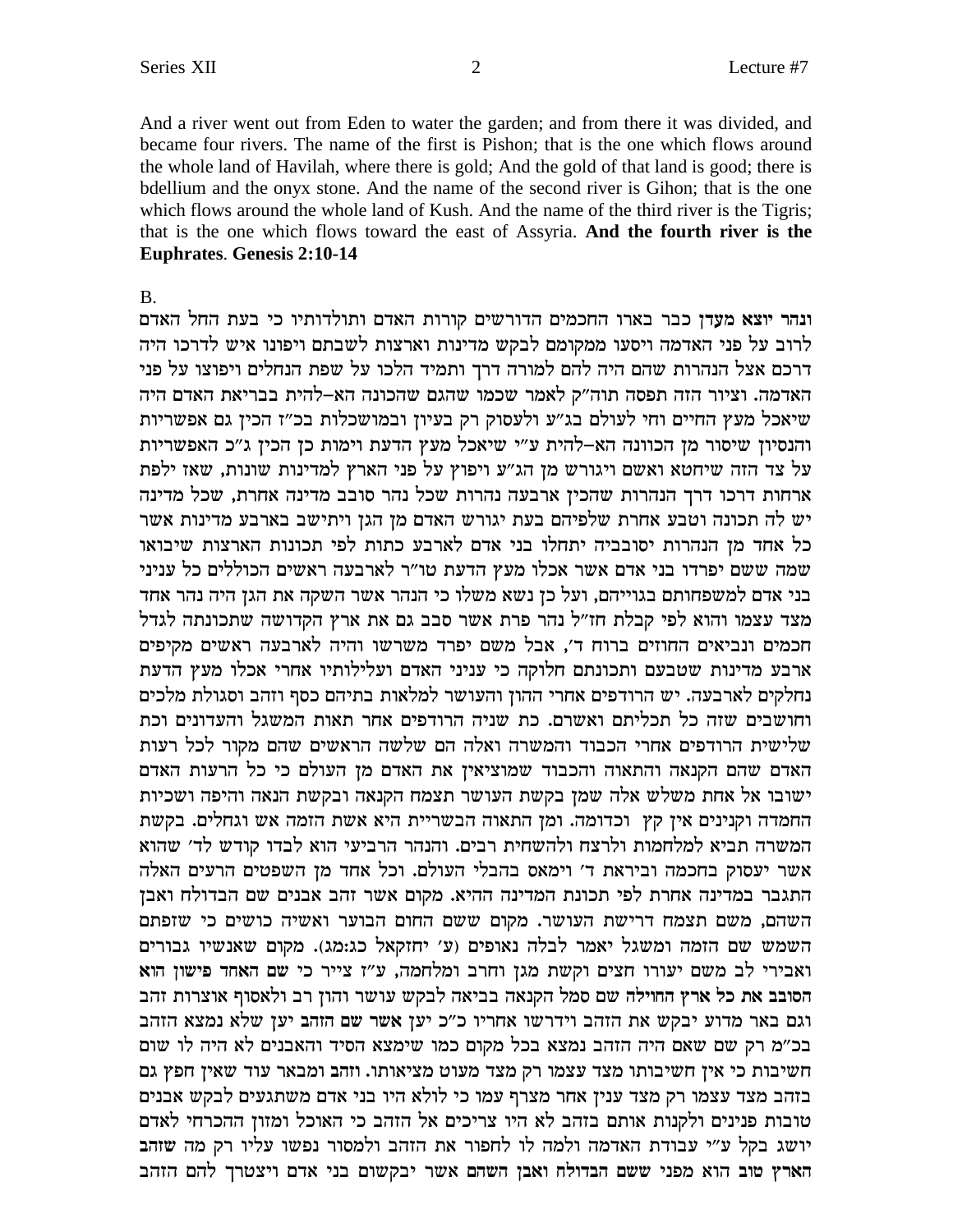לעשות בו מקנה וקנין ותמורתו אבני חפץ ואבן השוהם וגם הבדולח ואבן השוהם אין להם יקר מצד עצמם שאם היו נמצאים בכ"מ כמו שימצאו האבנים לא היו יקרים, וחשיבותם הוא .<br>רק מפני שרק שם הבדולח ואבן השוהם ולכן הם יקרים מפני מעוט מציאותם. והנה אמר שם האחד פישון ולא אמר שם הראשון פישון כי באמת אינו הראשון כמ״ש חז״ל כי פרת למעלה מכולם כי הוא אשר הלך בג״ע לא נהר פישון, כי בג״ע אין חשיבות לזהב ויתר ההבלים לכן אמר האחד לא הראשון וכבר בארתי במק"א שבכ"מ שאין האחד ראשון מצד עצמו רק ע"ע שהשני נחשב אחריו יאמר האחד ולא הראשון. ושם הנהר השני גיחון הוא הסובב את כל ארץ כוש. ששם התאוה לזנות אשר בשר חמורים בשרם. ושם הנהר השלישי חדקל שמימיו הולכים ברעש והוא הולך קדמת אשור שאשור היה מרגיז הארץ ומעורר מלחמות ברעם ורעש. ולכן .<br>אמר פה ההולך ולמעלה אמר הסובב כי המבקש משרה ומלוכה ישטוף על כל גדותיו חוץ לגבולו ולא די לו במה שיסובב סביב עצמו. והנהר הרביעי הוא פרת ר"ל הוא פרת הידוע שממנו נפרדו הנהרות כי הוא אשר השקה את הגן ולכן לא אמר פה ושם הנהר כי הנהר הזה לא יצא שמו על פני חוץ וההולכים בדרך הנהר הזה מועטים המה בני עליה כי רוב בני העולם יבקשו דרך הנהרות הראשונות, ואמרו חז"ל שפרת אין קולו נשמע וכב"ז פירותיו מעידים עליו כי פרי צדיק עץ חיים ופרי מעלליהם יאכלו. פירוש המלבי״ם לבראשית בוי-יד

And a river went out from Eden . . . (Gen. 2:10) Historians have long established that when mankind first began to populate the earth and emigrate from their place of origin in search of [new] territories and countries in which to settle, each [group] taking a different route, they traveled, by the river banks which served as a guide [in their migrations]. They always [initially] made their way via the river banks and from there, they spread out across the earth. By selecting to portray this image [of these rivers and man's initial population centers,] the Torah is telling us that although the [ideal] Divine plan in creating man was that he eat from the Tree of Life and live forever in the Garden of Eden and involve himself only with abstract intellectual thought, nonetheless, G-d prepared for the possibility that man may fail His test and sin and eat from the Tree of Knowledge and be condemned to death and be sent from the Garden of Eden and be scattered across the face of the earth [and occupy] these different lands. It was to that end, to enable mankind to follow their course, that He prepared these four rivers, each surrounding a different country, for each country embodies a different character trait and nature. After they were driven out of the Garden of Eden and subsequently settled in the territories which were bounded by these rivers, mankind began their development, molded by the nature of these lands. It was there that man, who [se forebears] had previously partaken of the Tree of Knowledge of good and bad, separated into four groups. These diverse groups represent the entirety of the family of mankind. It was for that purpose that Scripture described [these four rivers and the lands which they bounded]. The river which irrigated the Garden was originally a single river. According to the tradition of our Sages, it was the Euphrates which even bounds the Holy Land, whose nature is to nurture sages and prophets who see with the spirit of G-d. From there, however, it was divided, and became four rivers (Gen. 2:10), which bounded four territories whose nature and characteristics were distinct, for the nature and affairs of man, after he partook from the Tree of Knowledge, can be divided into four categories: 1) There are those who pursue [the acquisition of] property and wealth and [attempt to] fill their homes with silver and gold and kingly treasures, and believe that this is their whole purpose in life and [the key to their happiness. 2) The second group pursues the sensual gratification associated with procreation and other forms of physical pleasures. 3) The third group pursues glory and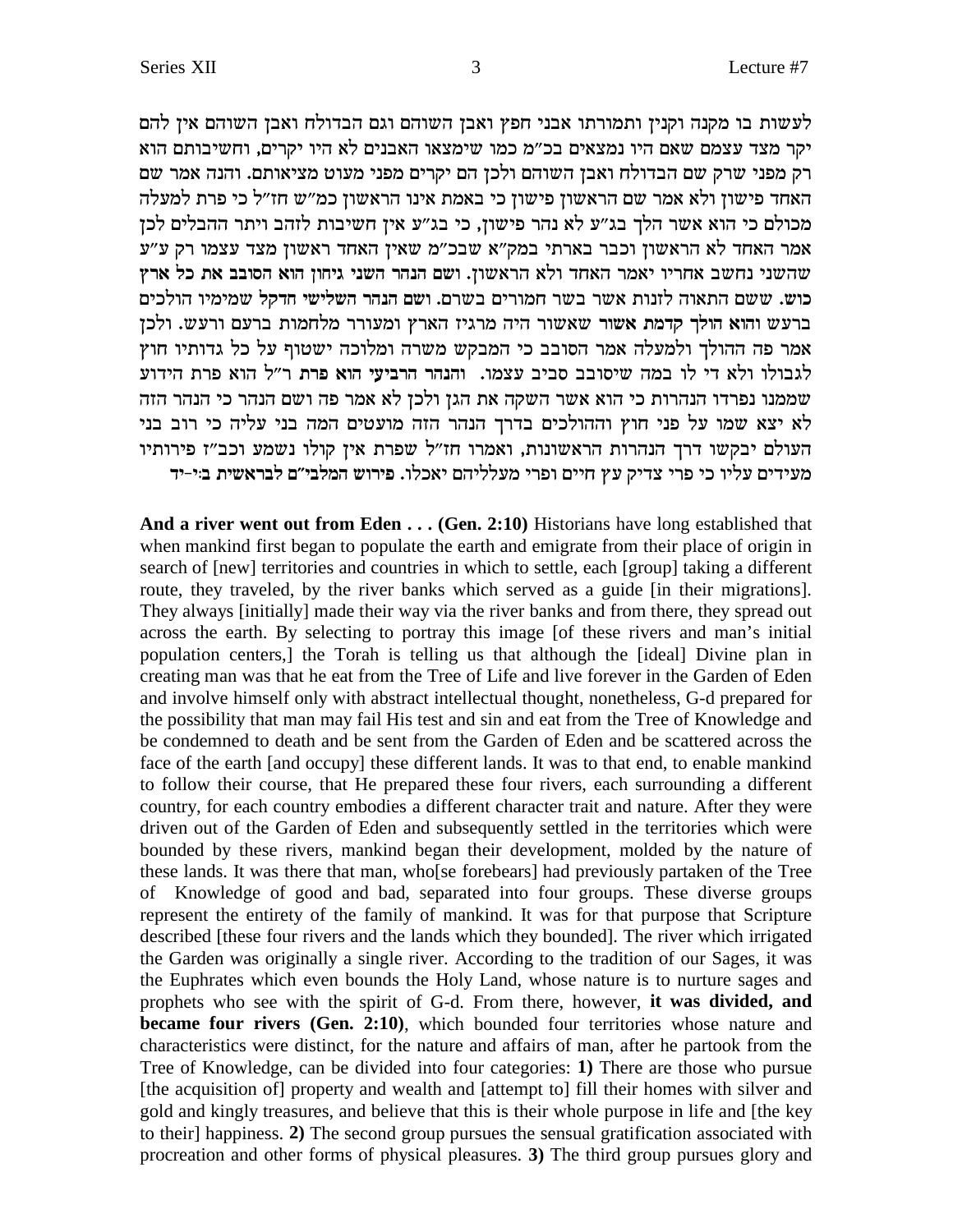power. These three headwaters are the source of all of the evils of mankind which are jealousy [of other people's possessions], lust (pleasure), and glory or honor (pride) which remove a person from the world [both physical and spiritual] (Avoth 4:21), for all of the evils of man can, [in the final analysis,] be subdivided into these three catagories. For the quest for wealth gives rise to jealousy and the pursuit of acquiring works of art, beautiful jewelry and endless possessions etc. The quest for carnal desires leads to immoral unions, [ultimately leading to] fire and coals. The quest for power brings wars, murder, and mass destruction. **4)** The fourth river is alone sanctified unto G-d, for it is for those who involved themselves in the pursuit of wisdom and the fear of G-d and who despise the vanities of this world. Each one of these [three] evil forces dominated a different area, based upon the characteristics of that particular territory. The place in which gold is widespread (lit. its stones) and bdellium (or crystalline precious stones) and onyx are found therein, gives rise to a desire for wealth. The place where it is very hot and its people are Kushites, for the sun beats down, immorality and carnal desire wear out the body. (See Ezekiel 23:43) A place where its men are warriors and courageous, will give rise to arrows and the bow, the shield, the sword, and war. Thus, Scripture describes: **The name of the first is Pishon; that is the one which flows around the whole land of Havilah.** Therein lies the source of jealousy, as one comes there to seek out wealth and an abundance of possessions, to accumulate storehouses of gold. Scripture also explains why they seek gold and search for it with such effort. This is because *there* **is gold**, and gold is not commonly found anywhere else [in the world] except there, for if gold were commonly found everywhere, like lime and rocks, it wouldn't have any special value. Gold's whole value is due to its scarcity. **And the gold etc. (Gen. 2:11)** Scripture goes on to explain that the people don't have an [overpowering] desire for gold [as an end product] but rather [they desire it primarily] because of another compounding factor. If people didn't have the irrational desire to search for precious stones and pearls and to acquire them for gold, they wouldn't need gold, for the food and sustenance which are necessary for existence can easily be obtained through working the soil. Why does a person have to dig for gold and to risk his life for it? Rather, the reason that **the gold of that land is good (Ibid. 2:12)** is because [in that land] **there is found bdellium (or crystalline precious stones) and the onyx stone** which people seek out and they need the gold as a medium of exchange to acquire thereby precious stones and onyx and bdellium. But even bdellium and onyx don't have any intrinsic value, for if they were commonplace and as easily available as rocks, they wouldn't be valuable. Their value only stems from the fact that *there* **is found bdellium (or crystalline precious stones) and the onyx stone**, [and nowhere else] and therefore they are considered precious because of their rarity. . . . A**nd the name of the second river is Gihon; that is the one which flows around the whole land of Kush. (Ibid. 13)** For there is the place of immoral desires . . . **And the name of the third river is the Tigris (Ibid. 14)** whose waters flow with an uproar. **That is the one which flows toward the east of Assyria (Ibid.),** for Assyria would enrage the world and give rise to wars that thundered and quaked. This is the reason that it states here, "which flows towards," and above it states, "flows around." For someone who desires power and royal power will overflow its banks and will not be satisfied to flow around [in a slow and gentle manner]. **And the fourth river** *is* **the Euphrates. (Ibid.)** In other words, this is the renowned Euphrates, [which was the original river] and from which the other rivers branched off, for it is the river that irrigated the Garden. For this reason it does not say here, "and the name of the river," [as it states by the other rivers,] for this river did not acquire a name for itself outside [its environs] for only a relative few traveled along [the banks of] this river. These are the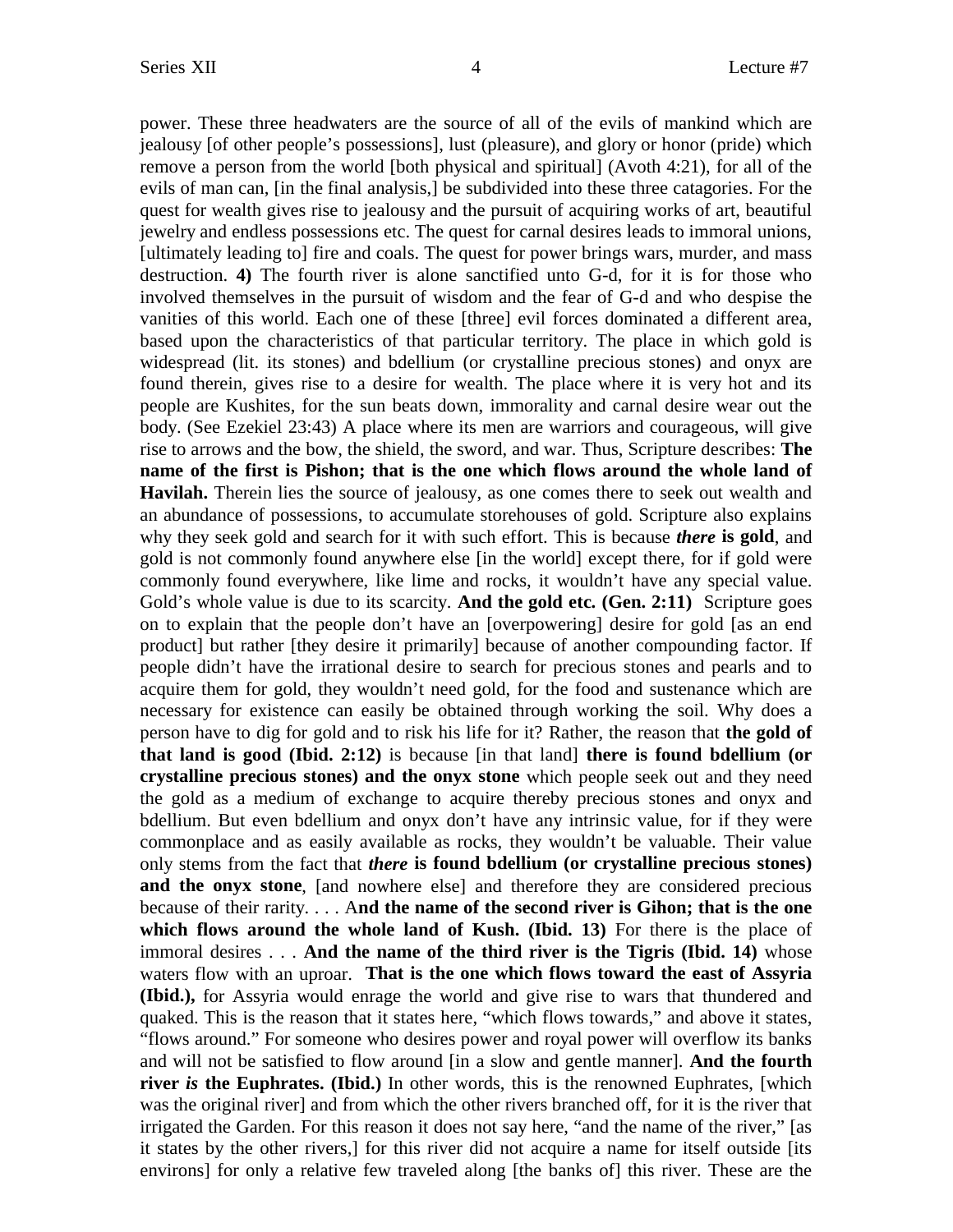*b'nai aliya* - the few who elevated themselves spiritually, for most of the world desired to travel the path of the first rivers. Our Sages say that the Euphrates is a quiet [and unassuming] river. Despite this, however, its fruit testify to it[s special qualities] for the fruits of a *tzaddik* (righteous person) is the Tree of Life (Prov. 11:30) and they will eat from the fruits of their labors (Isaiah 3:10). Malbim's Commentary to Genesis 2:10-14

#### Ш. The Struggle Between Brothers - Farming vs. Shepherding

 $A<sub>1</sub>$ 

וְהָאָדָם יָדַע אֶת-חַוָּה אִשְׁתּוֹ וַתַּהַר וַתֲלֵד אֶת-קַיִן וַתֹּאמֶר קַנִיתִי אִישׁ אֶת-ד׳: נַתֹּסֶף לַלֵדֵת אֵת–אַחִיו אֵת–הָבֵל וַיִהִי–הֶבֵל רֹעֵה צֹאן וְקַיִן הַיָּה עֹבֵד אֲדָמָה: - וַיְהִי מִקֵץ יַמְים וַיַּבֵא קַיִן מִפְּרִי הַאֲדָמָה מִנְחָה לַד׳: וְהֶבֶל הֶבִיא גַם–הוּא מִבְּכֹרוֹת צֹאנוֹ וּמֵחֲלְבֶהֶן וַיִּשָׁע ד׳ אֶל–הֶבֶל וְאֵל–מִנְחַתוֹ: וְאֵל–קֵיִן וְאֵל–מִנְחַתוֹ לֹא שַׁעַה וַיִּחַר לְקַיִן מִאֹד וַיִּפְּלוּ פַּנָיו: וַיֹּאמֶר ד׳ אֵל–קַיִן לְמָּה חָרָה לְךָ וְלָמָה נָפְלוּ פָנֶיךָ: הְלוֹא אִם–תֵּיטִיב שְאֵת וְאִם לֹא תֵיטִיב לַפֶּתַח חַטָּאת רבֵץ וְאֵלֶיךָ תִּשׁוּקָתוֹ וְאַתָּה תִּמְשָׁל-בּוֹ: וַיֹּאמֶר קַיְן אֶל-הֶבֶל אָחִיו וַיִּהִי בִּהְיוֹתָם בַּשָּׂדֶה וַיָּקָם קַיִן אל−הבל אחיו ויהרגהו: בראשית ד:א-ח

And Adam knew Eve his wife; and she conceived, and bore Cain, and said: I have acquired a man from the L-rd. And she again bore his brother Abel. And Abel was a keeper of sheep, but Cain was a tiller of the ground. And in the process of time, it came to pass, that Cain brought of the fruit of the ground an offering to the L-rd. And Abel also brought of the firstlings of his flock and of the fat of it. And the L-rd had respect for Abel and for his offering; But for Cain and for his offering He did not have respect. And Cain was very angry, and his countenance fell. And the L-rd said to Cain, "Why are you angry? and why is your countenance fallen? If you do well, shall you not be accepted? and if you do not well, sin lies at the door. And to you shall be his desire, and yet you may rule over him." And Cain talked with Abel his brother; and it came to pass, when they were in the field, that Cain rose up against Abel, his brother, and slew him. Genesis  $4:1-8$ 

But the most natural occupation which we should have expected to be followed **B.** would be agriculture. It was to this that Man was specially directed לעבוד את האדמה the means of obtaining his food. Cain took up this natural occupation. But Abel turned to another occupation, which could be the reason for its nature to be prominently brought to our notice. Cain's occupation was the natural one, more self-understood. But as we are told hardly anything more of this first pair of brothers - whom we shall immediately find in such sharp contrast to each other - than this contrast of occupation, it may wish to indicate that just in that may lie a contrast of character, way of thinking and tendencies which, later on, in the development of peoples has shown itself sharply with striking clarity. We mean the contrast of agricultural and pastoral peoples, which, sure enough, can be seen in its beginning in this first pair of brothers, who separated from each other just in this difference of their occupations. Agriculture calls primarily for the expenditure of all one's bodily strength and energies. The verdict "in the sweat of thy countenance, etc." is quite specially and literally carried out in the agricultural laborer. He becomes totally absorbed in his "profession" of gaining a scanty subsistence for his bodily requirements, and what we found of pride of possession, and pride of one's own accomplishment, in the conception of קנה, קין, is most predominently to the fore in the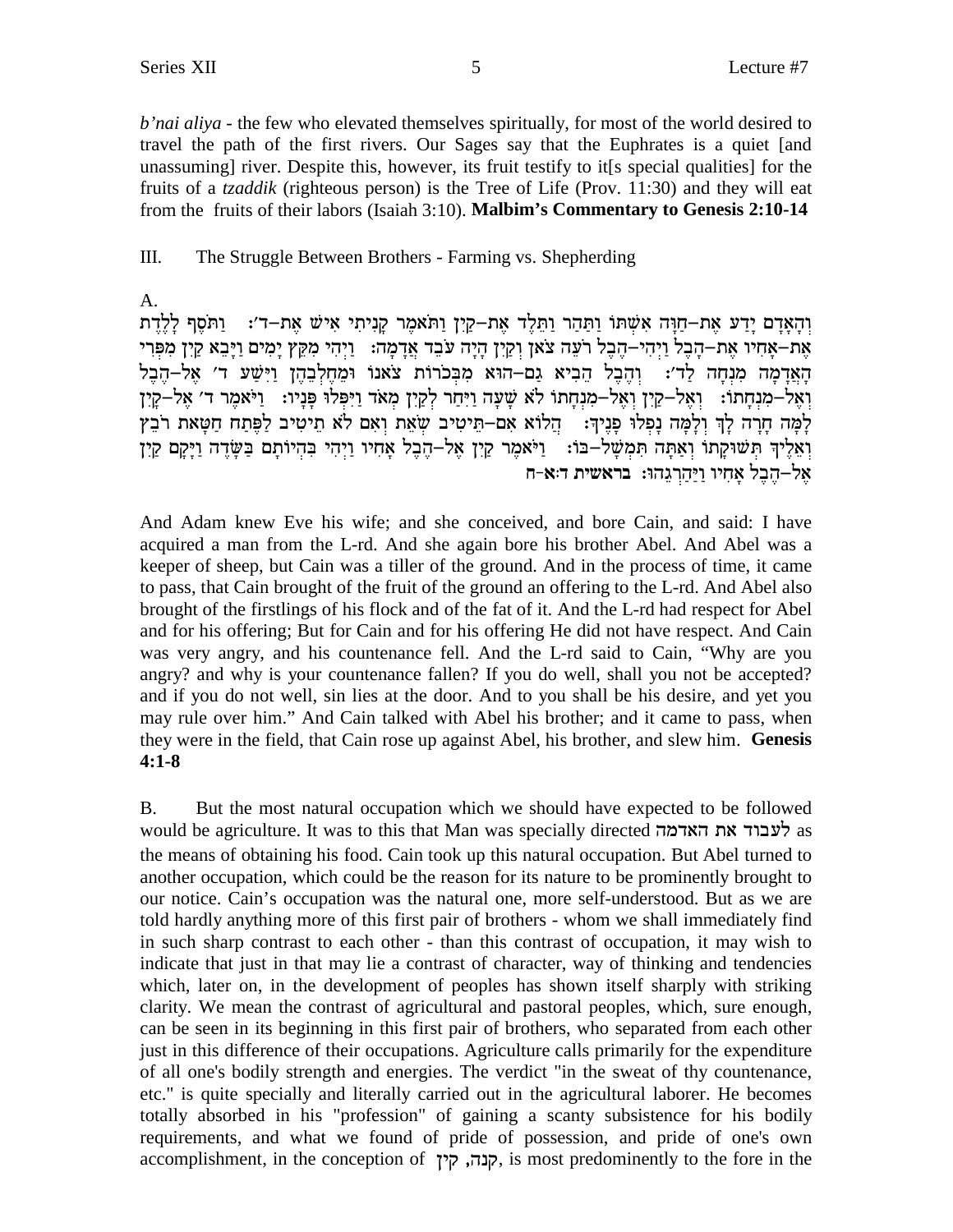occupation of agriculture. The soil, fertilized with his own sweat is something which is precious to him, it contains part of his very self, it chains him, he becomes stationary, earthbound. On the one hand, however, all the great advances in the development of culture have been stimulated by agriculture, and a great part of the inventions and arts have been evoked by it. By personal contact, society, the state, administration of justice all come into being. By the verdict given to Man after his dismissal from Paradise, "לעבוד את האדמה", the most important die was cast for the future development of mankind. But on the other hand, working on the land always has the tendency to lower the agricultural worker more and down to the level of the clod which he serves. In bending his neck under the yoke of the effort to attain real property, his soul too becames bowed. He gets caught by this effort. It begets subjugation, one man enslaved by the other. At the same time, the worker on the land comes to worship the forces of Nature on whose influence the success of the fields he serves is visibly dependent. *The agricultural peoples were the first to lose the pure consciousness of God and humanity. There slavery and polytheism were first begotten.* - In contrast, pastoral life has its advantages. Already the fact that it deals only with living creatures whose care and attention call for, and keep alive, all the humane feelings of tenderness and consideration, is no small advantage. The instability of the property as such, as well as the fact that it does not owe its existence, but only its care, to human beings is a protection against placing too much value on property and its owners. The occupation does not make such a demand on the expenditure of actual strength, is not such a strain on the mind in service of the work, and gives the mind opportunity for elevating thoughts of G-dliness and goodness. Thus we find our patriarchs as shepherds, and a Moses and a David with the flocks. Towards it [also] we find the hatred of Egypt directed to shepherds and pastoral people. All the results of agricultural work indicated above existed in Egypt developed to the highest degree. There, a culture founded and built up on agriculture had been formed, polytheism and a slavish system of caste and subjugating man under man were its characteristics. A man was tightly bound to his occupation. A man in himself, his worth as a human being, his free right to arrange his life, to decide his career for himself, was lost. He was born a slave to his inherited occupation. The conception of G-d and freedom, and of Man's likeness to G-d, was only retained by a race of shepherds - our forefathers. The Egyptian politicians knew quite well what they were about when they instilled an unconquerable aversion to pastoral peoples in the minds of their people. So it worked out later on. Can we perhaps deduce backwards from this that it was perhaps his nature and his character that induced Abel to become a shepherd? But, on the whole, of course, Man was directed to husbandry rather than to the life of a shepherd. Israel, too, in the תורה dxez. But there, in the Torah, all the adverse habits, the tendency to become a clod-hopper, and also to worship the possession of property, is worked against and prevented. There, the Sabbath days and the Sabbath years are external evidence that the soil, and the power to work it, belong not to Man but to G-d. The agricultural laws, such as שלאים, and, on the other hand, לקט שכחה ופאה למט, are a constant reminder of Him, and an admonition to humaneness and brotherly love. By these and other laws, the Torah solves the problem of an agricultural state serving G-d, of a nation united in freedom and fraternal equality. But, outside the realm of the nure, the pure consciousness of G-d and the freedom and equality of Man was endangered. So Abel became a shepherd, but Cain "the man of property" was an agriculturist. **Rabbi Samson Raphael Hirsch in his Commentary to Genesis 4:2**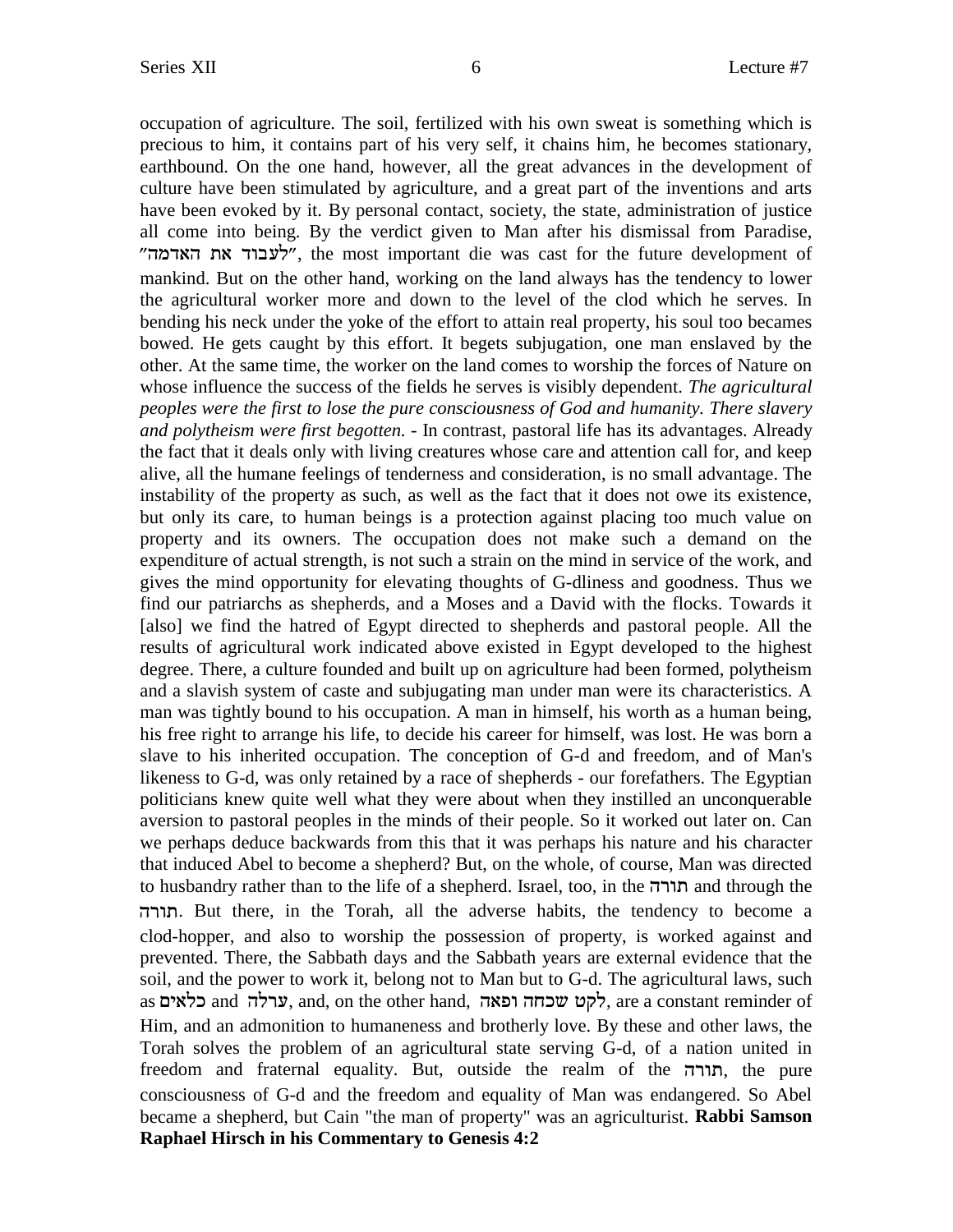#### $IV.$ Civilization and Culture

 $A<sub>1</sub>$ 

וַיַּדַע קַיַן אַת–אַשָׁתּוֹ וַתַּהָר וַתַּלֵד אַת–חֲנוֹךְ וַיְהִי בֹּנֵה עִיר וַיִּקְרָא שֵׁם הַעִיר כִּשֵׁם בְּנוֹ חֲנוֹךְ: וַיִּוּלֵד לַחֲנוֹךְ אֶת–עִירַד וְעִירַד יַלֵד אֶת–מַחוּיַאֵל וּמְחִיַּיאֵל יַלַד אֶת–מִתוּשָׁאֵל וּמִתוּשָׁאֵל יַלַד אַת–לַמֵר: וַיִּקַח–לוֹ לִמֵרְ שִׁתִּי נַשִּׁים שֵׁם הַאַחַת עַדָה וֹשֵׁם הַשֵּׁנִית צַלָּה: וַתְּלֶד עַדָה אַת–יַבַל הוא היה אבי ישב אהל ומקנה: נשם אחיו יובל הוא היה אבי כל–חפש כנור ועוגב: וצלה גַם–הִוֹא יַלְדָה אֶת–תּוּבַל קַיְן לֹטֵשׁ כָּל–חֹרֵשׁ נְחֹשֶׁת וּבַרְיָל וַאֲחוֹת תּוּבַל–קַיְן נַעֲמָה: בראשית ד:יז-כב

And Cain knew his wife; and she conceived, and bore Enoch; and he built a city, and called the name of the city, after the name of his son, Enoch. And to Enoch was born Irad; and Irad fathered Mehujael; and Mehujael fathered Methusael; and Methusael fathered Lamech. And Lamech took for himself two wives; the name of one was Adah, and the name of the other Zillah. And Adah bore Jabal: he was the father of those who live in tents, and of those who have cattle. And his brother's name was Jubal; he was the father of all who handle the harp and pipe. And Zillah, she also bore Tubal-Cain, forger of every sharp instrument in (who sharpened everything which cuts - Rav Samson Raphael Hirsch) bronze (copper) and iron; and the sister of Tubal-Cain was Naamah. **Genesis 4:17-22** 

### **B.**

ויולד לחנוך את עירד וגו' אמר רבי יהושע בן לוי כולן לשון מרדות הן עירד עורדן אני מן העולם מחויאל מוחז אני מז העולם מתושאל מתישז אני מז העולם למד מה לי ללמד ולתולדותיו. מדרש בראשית רבה כג:ב

And to Enoch was born Irad etc. (Gen. 4:18) Rabbi Yehoshua ben Levi said: All of these names have a reference to their subjugation (punishment). The name Irad (similar to "Odair" - plowing and breaking up the soil and its weeds) means that, "I will plow them asunder and remove them from the world". The name Mehujael (similar to "Moche" blot out) means that, "I will blot them out from the world". The name Methusael (similar to "Tash" - weaken) means that, "I will weaken them from this world". The name Lamech (can be understood as an acronym L'M'Ch' - Li - Me, Ma - What, Ch -Lamech) means, "For what purpose do I need Lamech and his progeny". Midrash **Beraishis Rabbah 23:2** 

 $C_{\cdot}$ Here we find a whole list of generations mentioned. While the first ones laid the foundations for building up city life, in the later ones here depicted we see this life developed in its principle tendencies. In Jubal-Cain and Tubal-Cain art and industry are clearly shown. רבי יהושע בן לוי asserts in ב"ר that all these names designate an ever-increasing revolt of the generations against G-d. Taking this as a precedent, we would essay a speculation, which after all, is perhaps an empty dream. But the fact that almost the same names, only slightly modified, occur in the list of the generations of the Seth family which is given later on, does make it seem not far-fetched to think that these names are significant and have meanings. After all, the names Eve, Cain as well as later on Seth and Noah are expressly mentioned as having meanings. This speculation, that the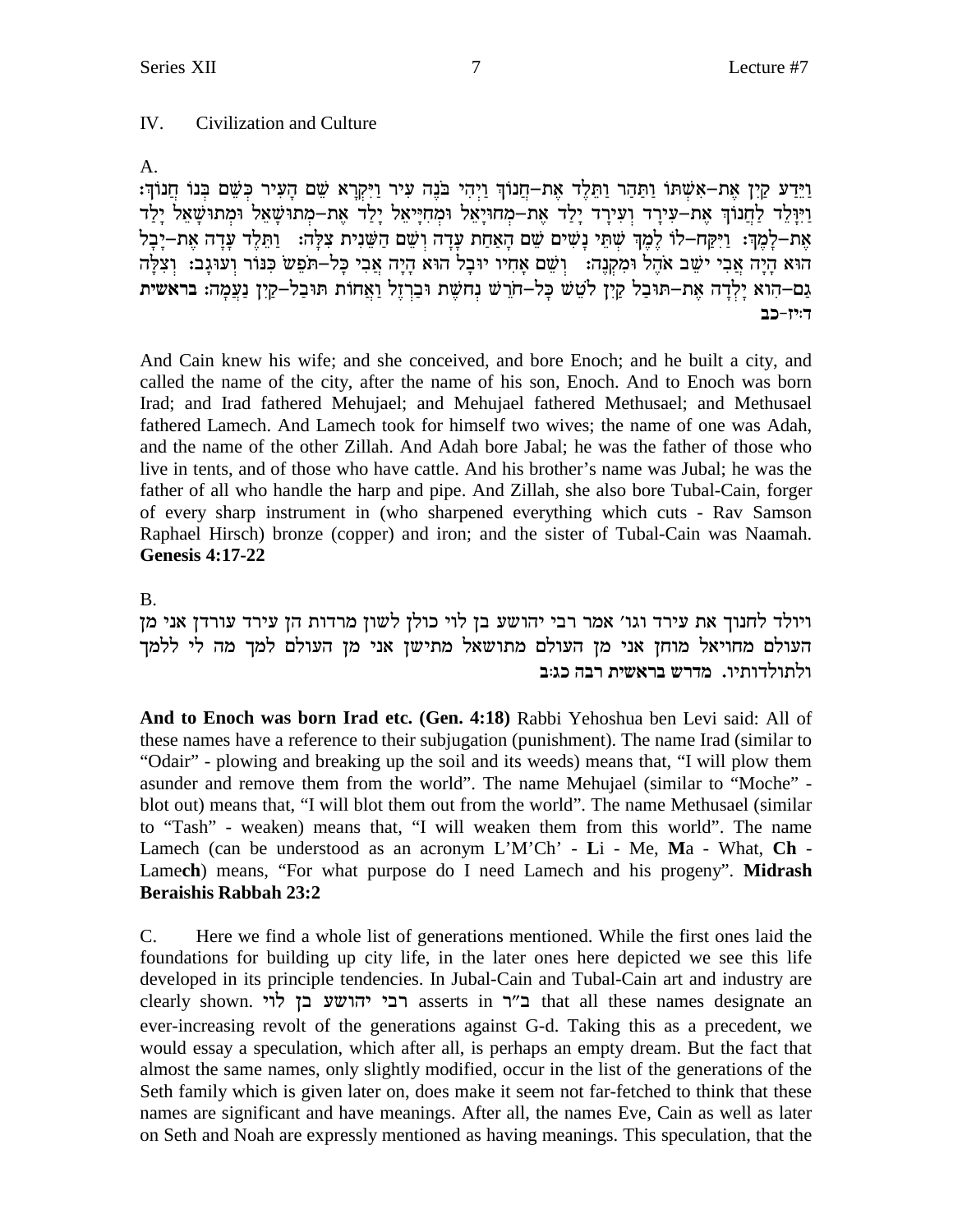names are meant to designate something, is perhaps all the more not to be rejected, as we are told nothing at all more about these generations than their names.

jepg Cain had been relegated to the stock of powers and abilities which G-d had made innate in every human being. This was all there, but it had to be developed. He called his son הנוך initiation, practice, training.

cxir The training, education to culture finds resistance from the freedom-loving younger generation. An עירד generation follows ועירד; a generation that is like vild ass (Job 39:5), that shows itself obstreperous towards culture. Possibly the exceptional term ייולד (in the passive, not the usual - ילד) "Irad was born unto him", used here, indicates that the generation was deteriorating, it became עירד against Enoch's will.

ולה Irad begat Mechujael, מחוי א-ל $\geq$  in which G-dliness was extinguished, לחי א-ל $\star$  who extinguished G-dliness. When the generation that freed itself from culture was young, it was **ומחויאל,** passive, G-dliness was extinguished in it, but later when it was older, it was מחייאל, active, tried to do away with G-dliness in general. It was followed by a generation of מתו) מתוח the root of (מתים), seeking masses of people.

jnl When masses of people were formed jnl followed, the etymology of which is completely obscure. But he had three sons: יובל, יבל, and נתובל קין, all three of them, are formed from the root "יבל. What the two latter sons accomplished for furthering the development of town life is quite clear. At the base of all industry lies Tubal Cain's invention of metal cutting instruments. The father of all Art which elevates human nature, was Jubal. More doubtful is that which told us of Jabal, that he was יושב אהל ומקנה. This is usually taken, as יושב אהל does, to refer to the life of nomads. But we find יושב used referring to Jacob as being just the opposite of the open-air life of an  $\pi \nu \nu$ . Now מקנה is also used in its original meaning of buying and selling, earning, acquiring. So that it is possible, taking מקנה as trade, that Jabal was the first merchant. But even without that, איש מקנה could very well designate the industrial side of cattle breeding, the substantial dealer in the market, consonnant with city culture, in contrast to  $\gamma x$ , the more nomad shepherd. . . . So that here by these names all the various activities of men may be indicated.

**a.** lai, the productive, wealth-bringing status of producers and merchants, the earning classes. But as soon as culture rises above the creating for the absolute necessities of life, an activity develops that brings nothing in, does nothing to increase the wealth, the מקנה of mankind. This activity here, as

**b.** laei is introduced by the harp and flute as music, accordingly Art. To the Cainite world, cut off from G-d, it is just as necessary as handicraft. By external stimulation, it endeavours to bring back the same internal harmony which had departed from Man with his departure from G-d. Especially music, which expresses neither forms nor ideas, but only moods and feelings and just thereby works ennoblingly on the mind, as it brings and awakes finer feelings to it, and acts, like all art and beauty, as a preliminary stage in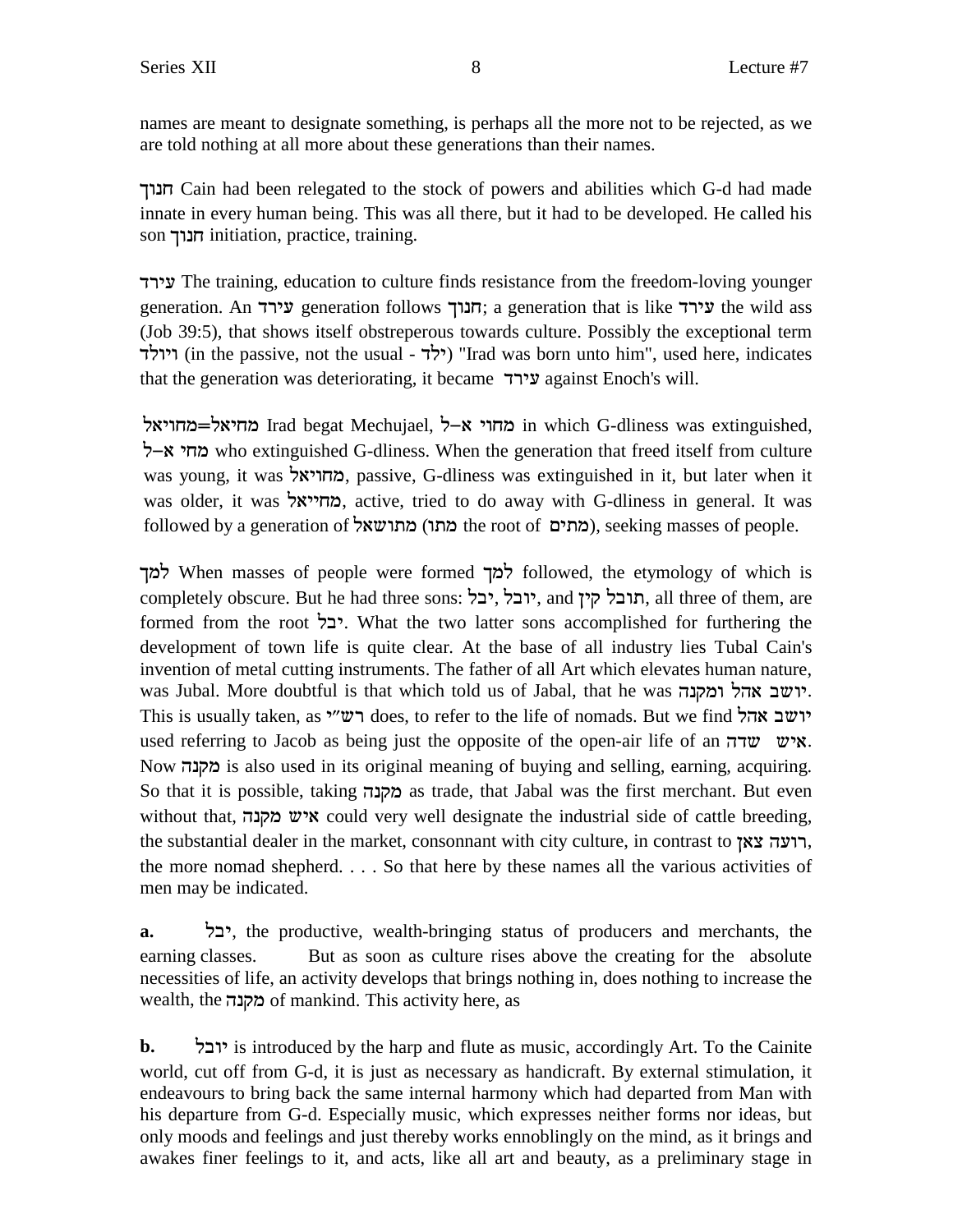educating mankind back to goodness and truth. Already, we see the fact that it produces no actual wealth, so that יובל has to be supported for the means of his existence by the אנשי מקנה. Art, in the Cainite world, represents the Truth that Man has still higher requirements than material possessions. But the condition for all this, for a. and b., for industry and art is:

c. חובל קין. He creates nothing that one can directly enjoy or use, but creates the means for all progress and art, he creates *creating*, he creates the tools and instruments for industry and art. He is the real Tubal-Cain, the real production of Cain, the pride of the Cainite generation. G-d had taken the earth away from Cain. It will no longer yield its to him. But now he no longer requires it. His own mind is now his field. And by his production of mechanical art, that might lever for industry, landless man regains his field, and the country brings the riches of its fields into town to exchange them for participation in the advantage of its products. But Tubal-Cain's sister was נעים. נעמה is primarily physical beauty, beauty which appeals to the senses. The first purpose of industry is usefulness. But it shows progress when the purpose of beauty is joined to that of usefulness, when taste is applied to industry; this combination is itself a step towards the education of mankind back to higher things. Did Naamah stand helpingly at her brother's side for the purpose of adding charm and grace to his work as her name implies? Perhaps. R. Samson Raphael Hirsch's Commentary to Genesis 4:18-22

### D.

ותלד עדה את יבל וגו׳ לשעבר היו מקנין להקב״ה במטמוניות חזרו להיות מקנין אותו בפרהסיא הה"ד (יחזקאל ח) אשר שם מושב סמל הקנאה ושם אחיו יובל הוא היה אבי כל תופש כנור ועוגב אדריכולין (ערבלין –ס׳ הערוך) ובורבלין וצלה גם היא ילדה את תובל קין רבי יהושע דסכנין בשם ר' לוי אמר זה תבל עבירתו של קין קין הרג ולא היה לו במה להרוג אבל זה לוטש כל חורש נחושת וברזל ואחות תובל קין נעמה א״ר אבא בר כהנא נעמה אשתו של נח היתה למה היו קורין אותה נעמה שהיו מעשיה נעימים ורבנן אמרי נעמה אחרת היתה ולמה היו קורין אותה נעמה שהיתה מנעמת בתוף לעבודת כוכב. מדרש בראשית רבה כג:ג

And Adah bore Jabal, he was the father of those who live in tents, and of those who have cattle (מקנה which could also be interpreted homiletically as jealousy). (Gen. 4:20) In the past, they had invoked G-d's jealousy through acts that were done in private. Now they began doing such acts publicly. This is similar to the verse (Ezekiel 8:3), " $\dots$ wherein was the seat of the image of jealousy (הַקְּנָאֲה) which provokes to jealousy המקנה)." And his brother's name was Jubal; he was the father of all who handle the harp and pipe. (Ibid. 21) which are musical instruments. And Zillah, she also bore Tubal-Cain (Ibid. 22) Rabbi Yehoshua of Sachnin said in the name of Rabbi Levi: He improved (compounded) the sin of Cain. Cain killed, but did so without proper weapons. [Tubal-Cain], however, sharpened all of the cutting instruments. And the sister of Tubal-Cain was Naamah (Ibid.) Rabbi Aba bar Kahana said: Naamah was the wife of Noah. Why did they call her Naamah, for her actions were pleasant. The Rabbis said that [Noah's wife was a different woman by the same name]. Why did they call [Tubal Cain's sister] Naamah, for she made the idolatrous service pleasant through her playing the tambour. Midrash Beraishis Rabbah 23:3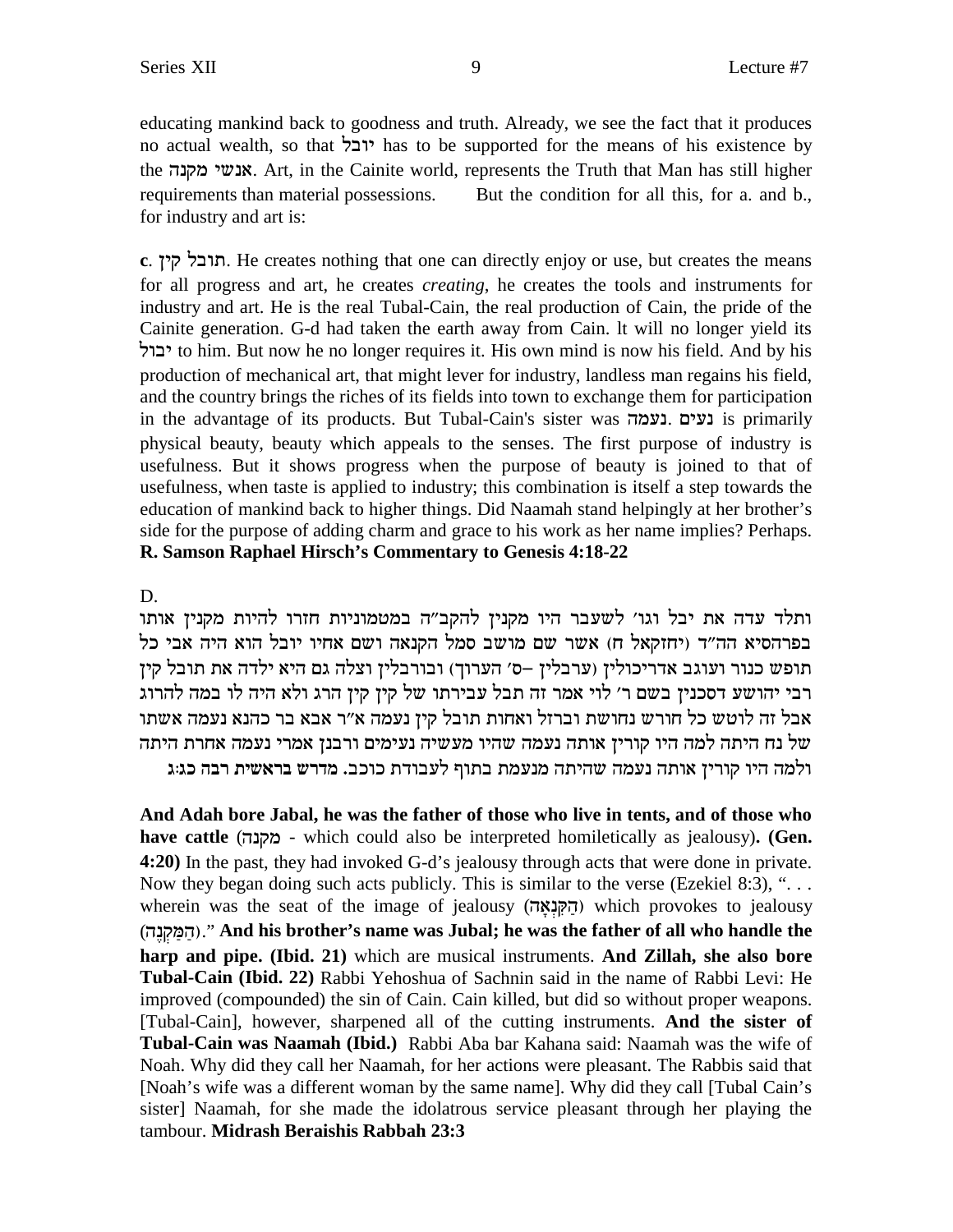$V_{\cdot}$ Idolatry and the Generation of Enosh

 $A_{1}$ 

וַיֵּדַע אָדָם עוֹד אֶת-אִשָּׁתּוֹ וַתֵּלֵד בֵּן וַתִּקְרָא אֶת-שִׁמוֹ שֵׁת כִּי שַׁת-לִי אֱ-לֹהִים זֶרַע אָחֶר תַּחַת וּלְשֵׁת גַם–הוּא יִלַּד–בֵּן וַיִּקְרָא אַת–שמו אֲנוֹש אַז הוּחַל לְקְרֹא בִּשֵׁם ד׳: הבל כי הרגוֹ קין: בראשית דוכה-כו

And Adam knew his wife again; and she bore a son, and called his name Seth; For G-d, said she, has appointed me another seed instead of Abel, whom Cain slew. And to Seth, to him also there was born a son; and he called his name Enosh; then began men to call upon the L-rd by name. Genesis 4:25-26

### **B.**

אז הוחל. לשון חולין, לקרא את שמות האדם ואת שמות העצבים בשמו של הקב"ה, לעשותן אלילים ולקרותן אלהות: רש״י לבראשית דוכו

(Az Huchal - commonly translated as, "then began") actually is an expression of profaneness. They called the names of people and statues by the name of the Holy One, blessed be He, to make them gods and to refer to them as Divine beings. Commentary of **Rashi to Genesis 4:26** 

 $C_{\cdot}$ 

עיקר שכינה בתחתונים היתה כיון שחטא אדם הראשון נסתלקה שכינה לרקיע הראשון חטא קין נסתלקה לרקיע השני דור אנוש לג׳ דור המבול לד׳ דור הפלגה לה׳ סדומיים לו׳ ומצרים בימי אברהם לז' וכנגדן עמדו ז' צדיקים ואלו הן אברהם יצחק ויעקב לוי קהת עמרם משה עמד אברהם והורידה לו׳ עמד יצחק והורידה מן ו׳ לה׳ עמד יעקב והורידה מן הה׳ לד׳עמד לוי והורידה מן הד׳ לג׳ עמד קהת והורידה מן הג׳ לב׳ עמד עמרם והורידה מן הב׳ לא׳ עמד משה והורידה מלמעלה למטה אר"י כתיב (תהלים לז) צדיקים יירשו ארץ וגו' ורשעים מה יעשו פורחים באויר אלא הרשעים לא השכינו שכינה בארץ: מדרש בראשית רבה יטוז

The essential place of the Divine Presence was meant to be below on this earth. When Adam HaRishon (the first man) sinned, the Divine Presence removed itself from this world and entered the first *rakia* (firmament-separation from one world to the next). When Cain sinned, it entered the second *rakia*. When the generation of Enosh sinned, it entered the third *rakia*. When the generation of the Flood sinned, it entered the fourth *rakia*. When the generation of the separation *(dor haphlaga)* sinned, it entered the fifth *rakia*. When the Sodomites sinned, it entered the sixth *rakia*. When the Egyptians at the time of Avraham sinned, it entered the seventh *rakia*. Corresponding to them, there were seven tzaddikim (righteous men) who arose. They were Avraham, Yitzchak, Yaakov, Levi, Kehos, Amram, and Moshe. Avraham arose and brought the Divine Presence down from the seventh *rakia* to the sixth. Yitzchok arose and brought it down from the sixth to the fifth. Yaakov arose and brought it down from the fifth to the fourth. Levi arose and brought it down from the fourth to the third. Kehos arose and brought it down from the third to the second. Amram arose and brought it down to the first. Moshe arose and brought it down to the earth. . . . Midrash Beraishis Rabbah 19:7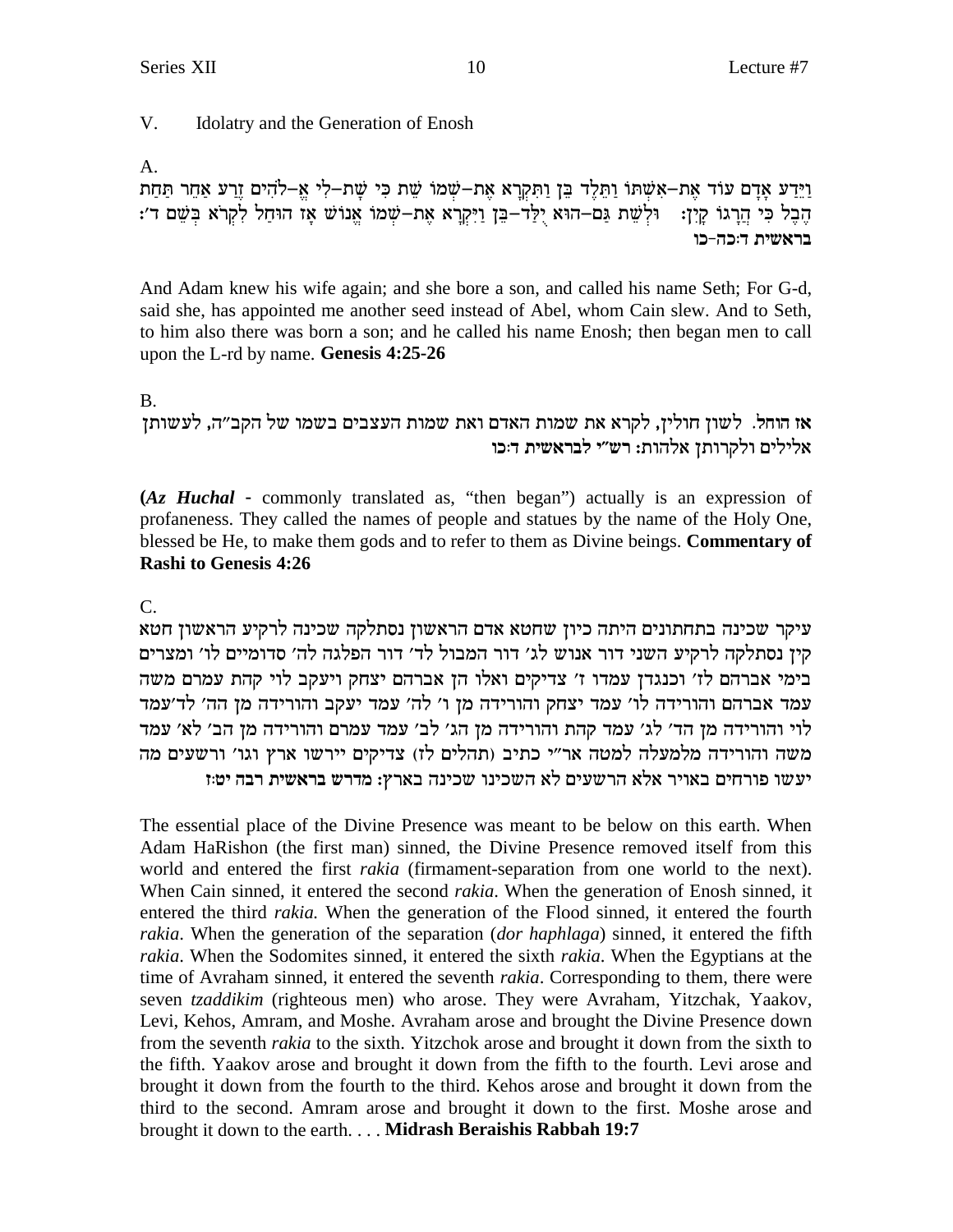D.

אין מדתו של הקב״ה כמדת ב״ו, מלך ב״ו שמורדה עליו מדינה שולח בה אנדרלמוסיא והורג הטובים עם הרעים, והקב״ה אינו כן אלא מאבד את הרשעים וממלט את הצדיקים, חטאו דור אנוש אבד אותם, והציל את חנוך שנאמר ויתהלך חנוך את הא–להים, למה ביום צרה יודע חוסי בו. ילקוט שמעוני במדבר פרק ד׳ רמז תרצה

The Holy One, blessed be He, acts in a way which is different from people. When a province of an earthly king rebels against him, the king [is likely] to totally wipe out the province, killing the good with the bad. The Holy One, blessed be He, however, only destroys the evil and spares the righteous. When the generation of Enosh sinned, He destroyed them but saved Chanoch, as it says (Genesis 5:24), "And Enoch walked with G-d [and he was not; for G-d took him]." Why is this so? [Because,] "... He knows those who trust in Him." (Nahum 1:7) Yalkut Shimoni Perek 4 Remez 695

E.

אבל היתה הבריאה ביום הראשון האור, כנגד האלף של ימות אדם שהיה אורו של עולם מכיר את בוראו. ואולי לא עבד אנוש עבודה זרה עד שמת אדם הראשון: פירוש רמב"ן לבראשית ב:ג

The creation of the first day was light which corresponds to the lifespan of Adam who was the light of the world and recognized his Creator. It is quite likely that Enosh did not worship idols until Adam died. Commentary of Ramban to Genesis 2:3

| F.  | The Generations of Adam and Enoch |                                                                                      |                 |
|-----|-----------------------------------|--------------------------------------------------------------------------------------|-----------------|
| 130 | 1)                                | And Adam lived 130 years and begat a son and<br>called his name Seth.                | Gen. 5:3        |
| 235 | 2)                                | And Seth lived 105 years and begat Enosh.                                            | <b>Gen.</b> 5:6 |
| 325 | 3)                                | And Enosh lived 90 years and begat Kenan.                                            | Gen. 5:9        |
| 395 | 4)                                | And Kenan lived 70 years and begat Mahalalel                                         | Gen. 5:12       |
| 460 | 5)                                | And Mahalalel lived 65 years and begat Yered                                         | Gen. 5:15       |
| 622 | 6)                                | And Yered lived 162 years and begat Chanoch.                                         | Gen. 5:18       |
| 687 | 7)                                | And Chanoch lived 65 years and begat Methushelach.                                   | Gen. 5:21       |
| 930 | 8)                                | And all the days that Adam lived were nine hundred<br>and thirty years; and he died. | Gen. 5:5        |
| 987 | 9)                                | And all the days of Chanoch were three hundred and<br>sixty five years;              | Gen. 5:23       |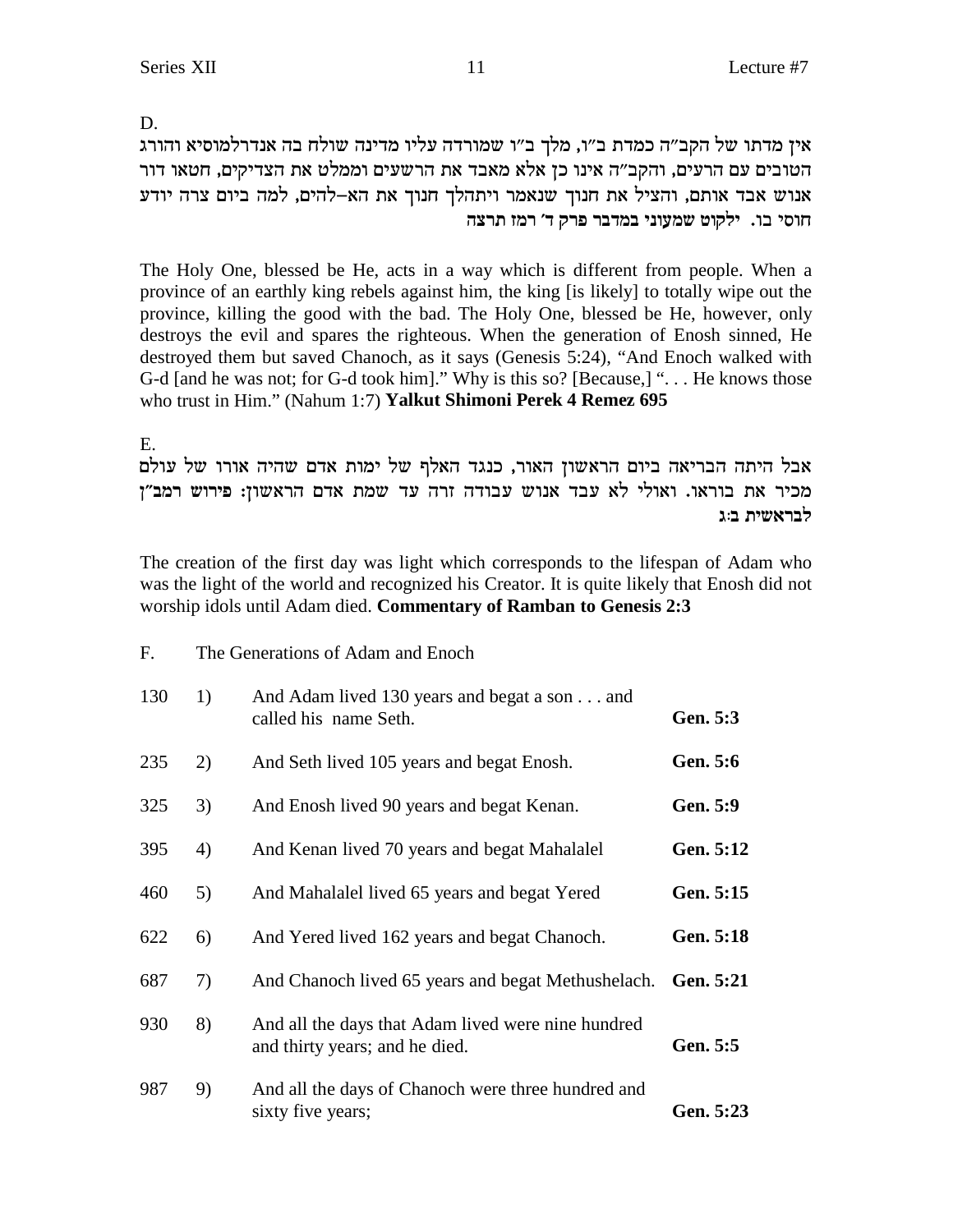#### G.

אין זכרון לראשונים, זה דור אנוש ודור המבול, וגם לאחרונים אלו סדומיים ומצריים. ילקוט שמעוני קהלת פרק ב׳ רמז תתקסח

(Ecclesiastes 1:11) "There is no remembrance of former generations" is referring to the generation of Enosh and the generation of the Flood. "Nor shall there be any remembrance of the latter generations" is referring to the Sodomites and the **Egyptians. Yalkut Shimoni Koheles Perek 2 Remez 968** 

 $H_{\cdot}$ 

כך עמדו דורו של אנוש קראו שמו של הקב"ה לעבודת כו"ם שנאמר אז הוחל לקרוא בשם וגו' (בראשית ד) והקב"ה קרא ים אוקיינוס והציף שלישו של עולם שנא' הקורא למי הים וישפכם על פני הארץ לד׳ שמו (עמוס ה) ואומר אבנים שחקו מים תשטף ספיחיה עפר ארץ ותקות אנוש האבדת (איוב יד). מדרש תנחומא בראשית פרק יח

The generation of Enosh arose and called their deities (idols-Avodah Zarah) by the name of the Holy One, blessed be He, as is stated in Scripture (Genesis 4: 26), "... then began men to call upon the L-rd by name." The Holy One, blessed be He, called unto the Ocean and it inundated a third of the world as it is stated (Amos 5:8), "... Who calls for the waters of the sea, and pours them out upon the face of the earth. The L-rd is His name." It is also stated (Job 14:19), "The waters wear the stones; the torrents wash away the dust of the earth; and you destroy the hope of man (Enosh)." Midrash Tanchuma **Beraishis Perek 18** 

L.

ואימתי נקראים על שמו בימי דור אנוש שנאמר (בראשית ד) ולשת גם הוא יולד בן ויקרא שמו אנוש אז הוחל לקרוא בשם ד׳. באותה שעה עלה אוקיינוס והציף שלישו של עולם אמר להם הקב"ה אתם עשיתם מעשה חדש וקראתם על שמי אף אני אעשה מעשה חדש ואקרא על שמי שנא' (עמוס ה) הקורא למי הים וישפכם ד' שמו. ספרי פרשת עקב פיסקא ז'

When were the false deities (idols) called by His name? In the generation of Enosh as it is stated (Gen. 4:26), " $\ldots$  then began men to call upon the L-rd by name." At that time the Ocean inundated a third of the world. The Holy One, blessed be He, said to them, "You made a new innovation and called it by My name, I too made a new innovation and will call it by My name, as it is stated (Amos 5:8), "... Who calls for the waters of the sea, and pours them out upon the face of the earth. The L-rd is His name." Sifrei Parshas **Ekev Piska 7** 

J.

ידעתי כי כל אשר עשה – הקב"ה במעשה בראשית הוא ראוי להיות לעולם ואין לשנותו לא בתוספת ולא בגרוע, וכשנשתנה, הא–להי׳ צוה ועשה שישתנה כדי שייראו מלפניו אוקיינוס פרץ גבולו בדור אנוש והציף שלישו של עולם. פירוש רב״י לקהלת ביד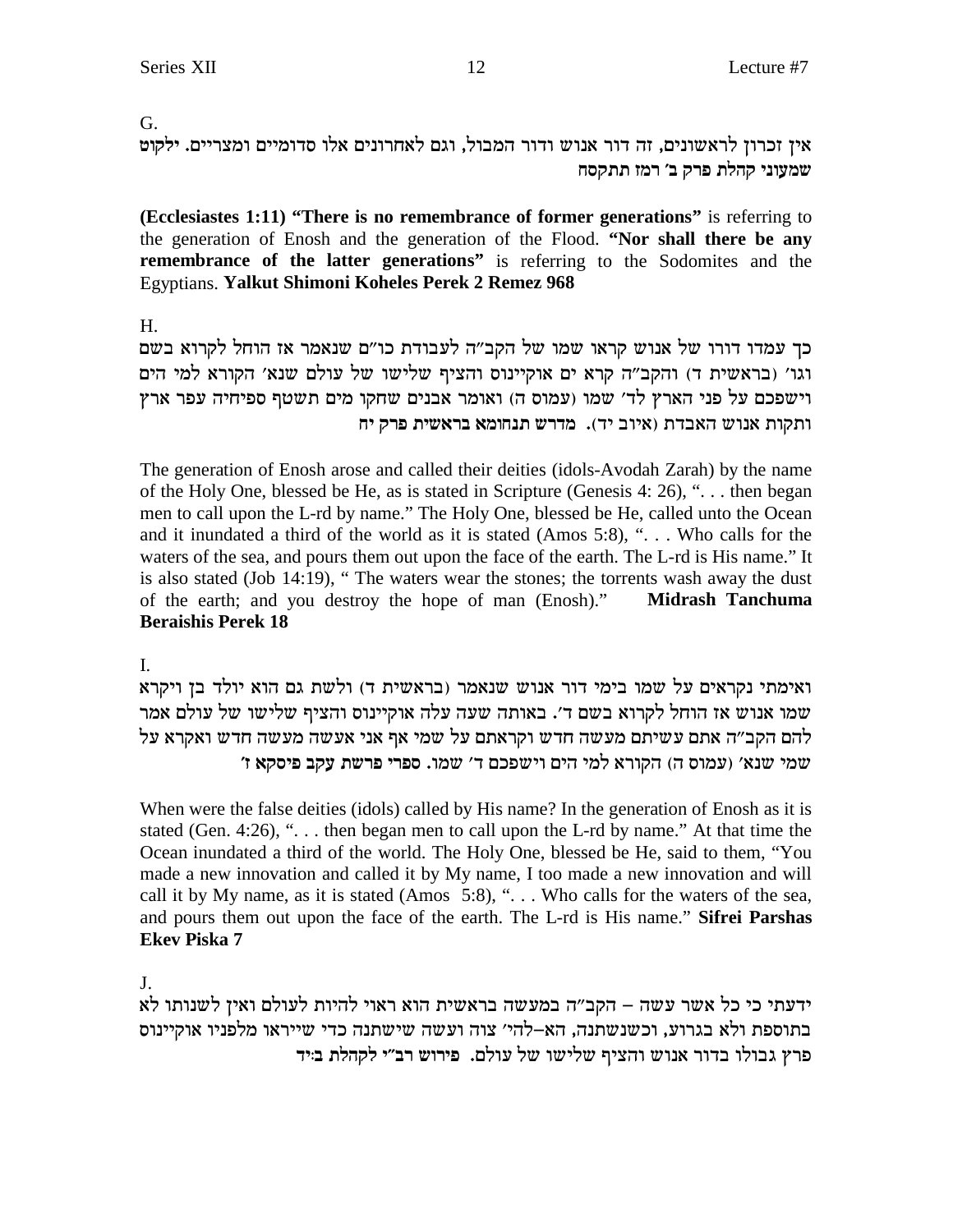**(Ecclesiastes 3:14) "I know that, whatever G-d does"**[This is referring to] the original creation of the Holy One, blessed be He. **"shall be for ever"**It was fit to last forever. **"nothing can be added to it, nor can any thing be taken from it"** and when it was changed it was because **"G-d"**commanded that it be changed **"that men should fear before him".** The Ocean broke through its boundaries during the generation of Enosh and inundated a third of the world. **Commentary of Rashi to Ecclesiastes 2:14**

#### K.

כתיב (יחזקאל מז:ח) ויאמר אלי המים האלה יוצאים אל הגלילה הקדמונה זה ים של סמכו lech וירדו אל הערבה זה ים של טיבריא ובאו הימה זה ים המלח אל הימה אמוצאים זה הים הגדול ולמה נקרא שמו מוצאים כנגד שני פעמים שיצא אחד בדור אנוש ואחד בדור פלגה רבי לעזר בשם רבי חנינה בראשונה יצא עד קלבריאה ובשנייה יצא עד קפי ברבריאה ר' אחא בשם רבי חנינה בראשונה יצא עד קפי ברבריאה בשנייה יצא עד עכו ועד יפו עד פה תבוא ולא תוסיף עד עכו תבוא ולא תוסיף ופא ישית בגאון גליך עד יפו אשית גאון גליך. ירושלמי שקלים ו:ב

That which is written (Ezekiel 47:8), "And he said to me, These waters flow out towards the eastern region" is referring to Lake Semechonitis. ". . . and go down to the Arabah," is referring to the Sea of Galilee (Tiberias). ". . . to the sea," is referring to the Dead Sea. ". . . and when they enter the sea (*hamutzaim*)," is referring to the Great Sea (Ocean). Why is it called, "*hamutzaim*"? This is because the sea overflowed. Once during the generation of Enosh and once during the generation of the separation (the Tower of Babel). Rabbi Elazar said in the name of Rabbi Chanina, "Originally the waters went until Calabria. During the second time it went until the rocks of Barbary." R. Acha said in the name of Rabbi Chanina, "Originally the waters reached the rocks of Barbary. During the second inundation, it reached until Acco and Jaffo. This is hinted in the verse (Job 38:11), "And said, 'Thus far (Ad po - Ad Acco) shall you come, but no further; and here (u'fo - Yaffo) shall your proud waves be stayed.'"**Yerushalmi Shekalim 6:2**

### VI. The Age of Giants

### A.

<u>ויהי כּי−החל האדם לרב על−פני האדמה ובנות ילדו להם: ⊥ויראו בני−הא</u>−להים את−בנות האדם כי טבת הנה ויקחו להם נשים מכל אשר בחרו: πואמר ד׳ לא−ידון רוחי באדם לעלם בְּשֵׁגַּם הוּא בָשֵׂר וָהִיוּ יָמַיו מֵאָה וְעֵשׂרִים שַׁנַה: ) הַנִּפְלִים הַיוּ בַאֲרֶץ בַּיָּמִים הַהֵם וְגַם אַחֲרִי–כֶן :שְׁשֶׁר יָבֹאוּ בְּנֵי הָאֵ–לֹהִים אֶל–בְּנוֹת הָאַדַם וְיַלְדוּ לָהֶם הֶמָּה הַגְּבֹרִים אֲשֶׁר מֵעוֹלַם אַנְשֵׁי הַשֵּׁם וַיַּרְא ד׳ כִּי רַבְה רָעַת הָאָדָם בְּאָרֶץ וְכָל–יֵצֶר מַחִשְׁבֹת לְבּוֹ רַק רַע כָּל–הַיּוֹם: [יִנָּחֵם ד׳ כִּי–עַשַׂה אַת−הַאַדַם בַּאֲרֵץ וַיִּתְעַצֵּב אֵל−לְבּוֹ: ⊥וַיֹּאמֶר ד׳ אֵמְחֶה אֵת−הַאַדַם אֲשֶׁר−בַּרָאתִי מֵעַל פִּנֵי הָאֲדָמָה מֵאָדָם עַד−בְּהֵמְה עַד−רֶמֶשׂ וְעַד−עוֹף הַשָּׁמְיִם כִּי נְחַמְתִּי כִּי עֲשִׂיתִם: [וֹנֹחַ מְצָא חֵן **בעיני ד׳: בראשית ו:א**−ח

And it came to pass, when men began to multiply on the face of the earth, and daughters were born to them, that the sons of G-d saw the daughters of men that they were pretty; and they took as wives all those whom they chose. And the L-rd said, My spirit shall not always strive with man, for he also is flesh; yet his days shall be a hundred and twenty years. There were Nefilim in the earth in those days; and also after that, when the sons of G-d came unto the daughters of men, and they bore children to them, the same became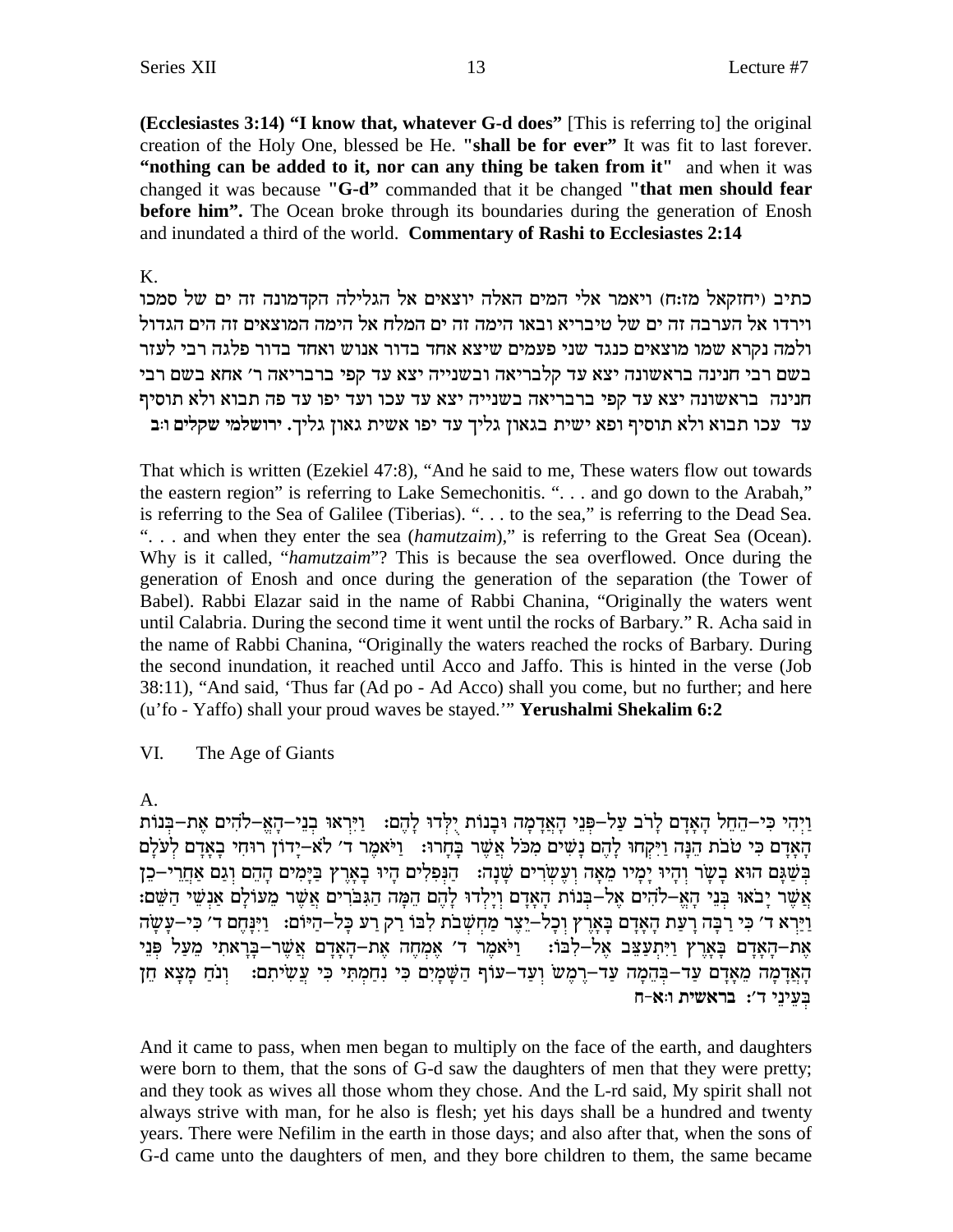mighty men of old, men of renown. And G-d saw that the wickedness of man was great in the earth, and that every imagination of the thoughts of his heart was only evil continually. And the L-rd repented that He had made man on the earth, and it grieved Him at His heart. And the L-rd said, I will destroy man whom I have created from the face of the earth; both man, and beast, and the creeping thing, and the birds of the air; for I repent that I have made them. And Noah found grace in the eyes of the L-rd. Genesis  $6:1-8$ 

### $\mathbf{B}$

בני הא-להים – בני השרים והשופטים. ד"א בני האלהים הם השרים ההולכים בשליחותו של מקום אף הם היו מתערבים בהם. כל "אלהים" שבמקרא לשון מרות וזה יוכיח (שמות ד) ואתה תהיה לו לאלהים (שם ז) ראה נתתיך אלהים: כי טבת הנה – אמר רבי יודן טבת כתיב כשהיו מטיבין אותה מקושטת ליכנס לחופה היה גדול נכנס ובועלה תחלה (ב"ר): מכל אשר בחרו – אף בעולת בעל אף הזכר והבהמה (ב״ר): פי׳ רש״י לבראשית וּב

Sons of G-d: The sons of the nobility and magistrates. Another interpretation: They were minister [ing angels] who go on the mission of G-d. They too were intermingled with them. Everytime the word א-להים is used in Scripture it indicates authority, and this verse (Ex. 4:16) proves it, "And you shall be [for Pharaoh] an authority (magistrate) ". . . over Pharaoh | א–להים] Similarly,] "See, I have set you as an authority" (א–להים] . . . (Ibid 7:1) That they were fair: Rabbi Yudan said, "It is written without a 'vav' which means that when they were made fair, when they were adorning the bride to enter the bridal canopy, one of the nobles would come in and have relationships with her first. (Beraishis Rabbah) Whomsoever they chose: Even one already married and even the men and animals. (Beraishis Rabbah) Commentary of Rashi to Gen. 6:2

#### $C_{\cdot}$

הנפלים – על שם שנפלו והפילו את העולם ובלשון עברית לשון ענקים הוא: בימים ההם – וב"ר) בימי דור אנוש ובני קין: וגם אחרי כן – אע"פ שראו באבדן של דור אנוש שעלה אוקיינוס והציף שליש העולם לא נכנע דור המבול ללמוד מהם: אשר יבאו – היו יולדות ענקים כמותם: הגבורים – למרוד במקום: אנשי השם – אותם שנקבו בשמות עירד מחויאל מתושאל שנקבו ע"ש אבדן שנמוחו והותשו ד"א אנשי שממון ששממו את העולם. פירוש רש״י לבראשית ו:ד

**The Nefilim:** They were called by this name because they fell (נפל) and caused the world to fall. In the Hebrew language this word (נפילים) has the meaning of "giants". In those days: In the days of the generation of Enosh and the children of Cain (Beraishis Rabbah). And also after that: Even though they saw the destruction of the generation of Enosh, when the ocean rose and inundated a third of the world, the generation of the Flood did not humble itself to learn from them. When they came in etc. : They gave birth to giants like themselves. The mighty men: To rebel against the Omnipresent. The men of renown: Those that were designated by name: Irad, Mehujael, Methushael, who were designated because of their destruction, for they were wiped out and weakened. Another interpretation: Men of desolation, for they made the world desolate. Commentary of Rashi to Gen. 6:4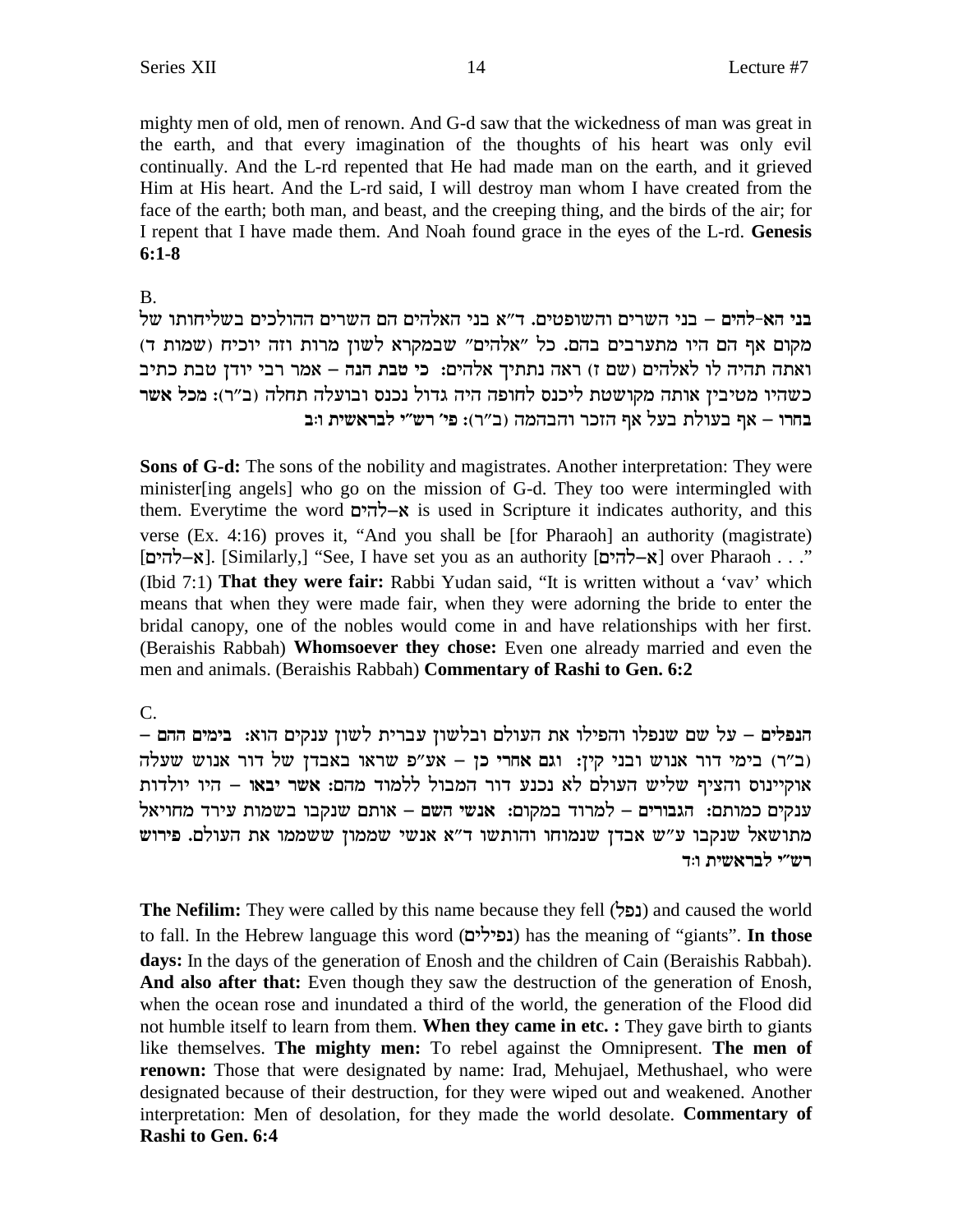D.

ויראו בני הא-להים את בנות האדם. יש לפרש בני שת לא רצו להתערב עם בנות קין לפי שהיו כולם רוצחים ונואפים והם נקראו בני הא-להים ואח"כ חמדו ולקחו בתחילה הכשרות והצנועות ואח״כ מכל אשר בחרו אמר הקב״ה לא ידון רוחי באדם זהו רק בבני קין הוא בשר מאחר שנעשו כלם לבשר א׳ והיו ימיו ק״כ שנה קודם המבול נאמר פסוק זה: בני הא-להים. יא הרא"ש לבראשית האלהים. היש היין המאויימים בקומה ובצורה: פירוש הרא"ש לבראשית הא

The sons of G-d saw the daughters of men: One can explain this to mean that the children of Seth [initially] didn't want to intermingle with the daughters of Cain as they were all murderers and adulterers. [The children of Seth] were called, "the sons of G-d". Afterwards, they desired them but only took [as wives] the most worthy and modest of them. Subsequently, [however,] they took from whomever they chose. The Holy One, blessed by He, said, "My spirit shall not always strive with man." This is referring to the children of Cain. "For he [also] is flesh," [means] that since they have become one flesh (Seth and Cain), "his days shall be a hundred and twenty years." This verse was said before the Flood. The children of G-d: They were called, "the children of G-d" because of their awesome height and appearance. Commentary of Rosh to Genesis 6:1

### E.

ר׳ שמעון אומר משת עלו ונתייחסו כל הדורות של צדיקים ומקין עלו ונתייחסו כל הדורות של רשעים המורדים והפושעים שמרדו בצורם ואמרו אין אנו צריכין לטיפת גשמיך ולא ללכת בדרכיך, שנ׳ ויאמרו לא–ל סור ממנו, ר׳ מאיר אומר גלוי ערוה היו מהלכין דורות של קין האנשים והנשים כבהמה ומטמאין בכל זנות איש באמו ובבתו ובאשת אחיו ובאשת רעהו וברחובות וביצר הרע של מחשבת לבם, שנ׳ וירא ד׳ כי רבה רעת האדם, ר׳ אומר המלאכים שנפלו ממקום קדושתן מן השמים ראו את בני דורותיו של קין גלויות בשר ערוה כוחלות עיניהם כזונות וטעו אחריהם ולקחו מהן נשים, שנ׳ ויקחו להם נשים מכל אשר בחרו, ר׳ יהושע אומר המלאכים אש לוהט הם, שנ׳ משרתיו אש לוהט והוא בא כבעלת בשר ודם ואינה נשרפת את הגוף, אלא בשעה שנפלו ממקום קדושתן חזר כחן וקומתן כבני אדם ולבשו גוש ועפר, שנ׳ לבש בשרי רמה וגוש עפר, ר׳ יצחק אומר הענקים נולדו מהם המהלכין בשרירות לבם ובגובה קומתם ומשלחים ידם בכל גזל וחמס ובשפיכות דמים, שנ׳ ושם ראינו את הנפילים, ואומר הנפילים היו בארץ, מדרש פרקי דרבי אליעזר פרק כב

Rabbi Shimon said: All of the generations of *tzaddikim* (righteous men) traced their descent from Seth. All of the generations of *rashaim* (wicked men), rebels and criminals who rebelled against their Fortress (G-d) traced their descent from Cain. They said, "We don't need a drop of your rain and we don't need to walk in your ways," as it is said (Job 21:14), "Therefore they say to G-d, 'Depart from us; for we do not desire the knowledge of your ways'." The generations of Cain, the men and women, would walk around naked as animals and would defile themselves in all manner of immorality: A man with his mother, his daughter, the wife of his brother, the wife of his neighbor. This was done openly in the streets to fulfill the machinations of their evil inclination, as it is stated (Gen. 6:5), "And G-d saw that the wickedness of man was great in the earth, and that every imagination of the thoughts of his heart was only evil continually." Rabbi said: The angels who fell from their place of sanctity in Heaven, saw the children of the generations of Cain in their nakedness, with painted eyes like harlots, and wandered after them and took them as wives, as it is stated (Ibid. 6:1), "And they took as wives all those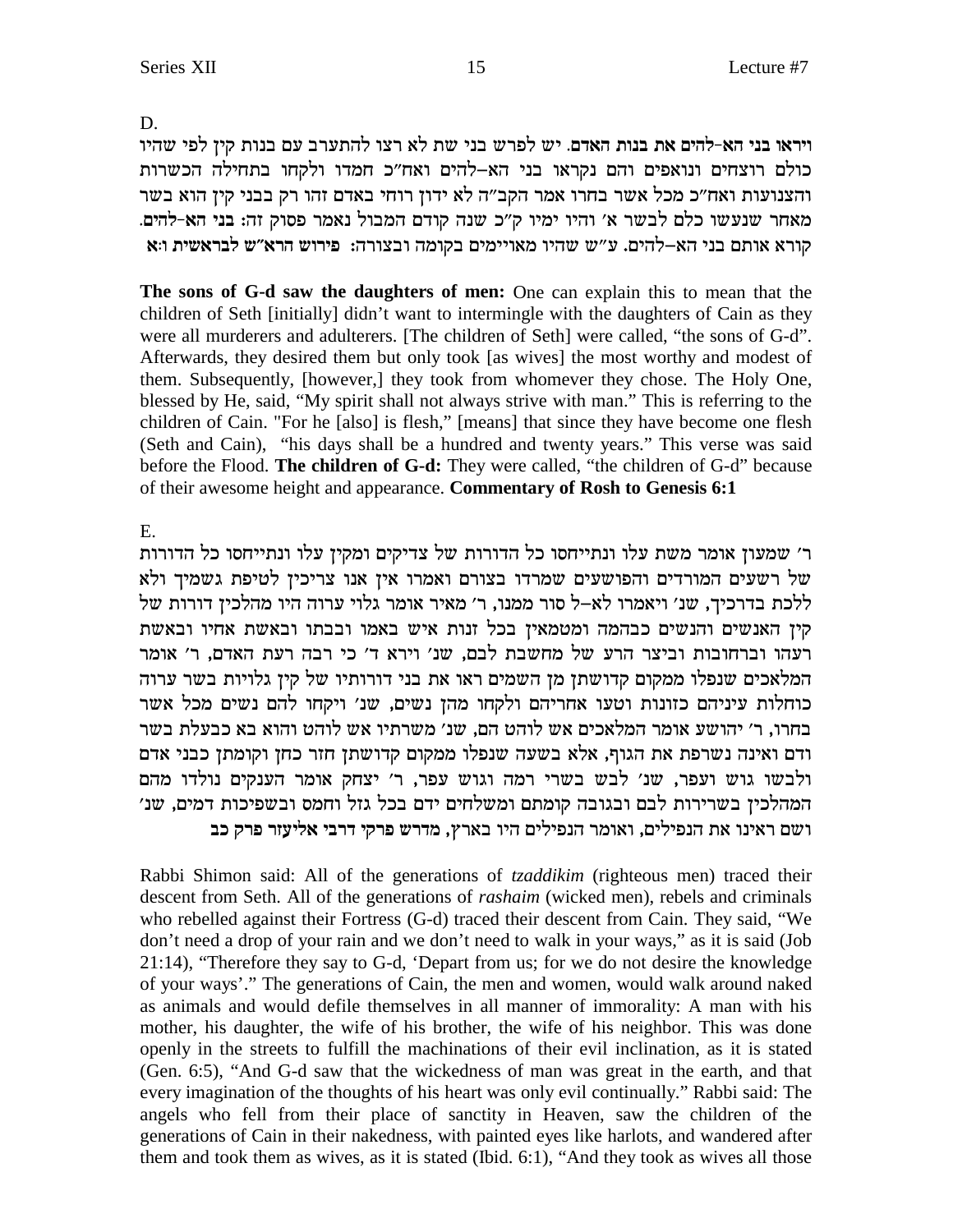whom they chose." Rabbi Yehoshua says: Angels are made of flaming fire, as it is said (Psalms 104:4), "Who makes the ... flames of fire his ministers." How could they come resembling flesh and blood without burning the body? [The answer is], when they fell from their place of sanctity, their power and stature became like that of the children of man and they were clothed in a physical body made of earth, as it is said (Job 7:5), "My flesh is clothed with worms; my skin is a clod of dirt; it curdles and decays." R. Yitzchak said that the giants were born from them. They walked wherever they desired with elevated stature and stretched out their hands in all manner of robbery, violence and bloodshed, as it is stated (Numbers 13:33), "And there we saw the Nefilim, the sons of Anak (Giant), who come from the Nefilim; and we were in our own sight as grasshoppers, and so were we in their sight," and it says (Gen. 6:4), "There were Nefilim in the earth in those days; and also after that, when the sons of G-d came in to the daughters of men." Midrash Pirkei D'Rabbi Eliezer Perek 22

F.

תנא דבי רבי ישמעאל: עזאזל ־ שמכפר על מעשה עוזא ועזאל. יומא סז:  $(1)$ 

The School of R. Ishmael taught: [The area where the scape goat of Yom Kippur was taken was called] Azazel because [the scape goat] obtains atonement for the affair of Uza and Aza'el. Yoma 67b

```
עוזא ועזאל ־ מלאכי חבלה שירדו לארץ בימי נעמה אחות תובל קין ועליהם נאמר
                                                                (2)ויראו בני הא–להים את בנות האדם (בראשית ו) כלומר, על העריות מכפר. רש״י שם
```
Uza and Aza'el: Destructive angels who came down to earth during the time of Naamah, the sister of Tubal Cain. Regarding them it was stated (Gen. 6:2), "And the sons of G-d saw the daughters of man." In other words, it atones for immorality. Rashi ibid.

G.

#### סיחון ועוג בני אחיה בר שמחזאי הוו. נדה סא.  $(1)$

Sihon and Og were the sons of Ahiyah the son of Shamhazai. Nidah 61a

בני אחיה – שבא משמחזאי ועזאל שני מלאכים שירדו בדור אנוש. רש״י שם  $(2)$ 

The sons of Ahiyah: They came from Shamhazai and Azael, two angels who came down during the generation of Enosh. Rashi ibid.

Н.

שמחזאי ועוזיאל הינון נפילין מן שמיא והוו בארעא ביומיא האינון ואוף בתר כן דעלון בני רברביא לות בנת אנשא וילידן להון והינון מתקרין גברין דמעלמא אינשי שמהן: תרגום יונתן לבראשית ו:ד

Shamhazai and Uziel fell from Heaven and were on the earth during those times and also afterwards when the sons of the mighty came to the daughters of man and bore children with them. These were called the mighty men, men of eternal renown. Targum Yonason to Genesis 6:4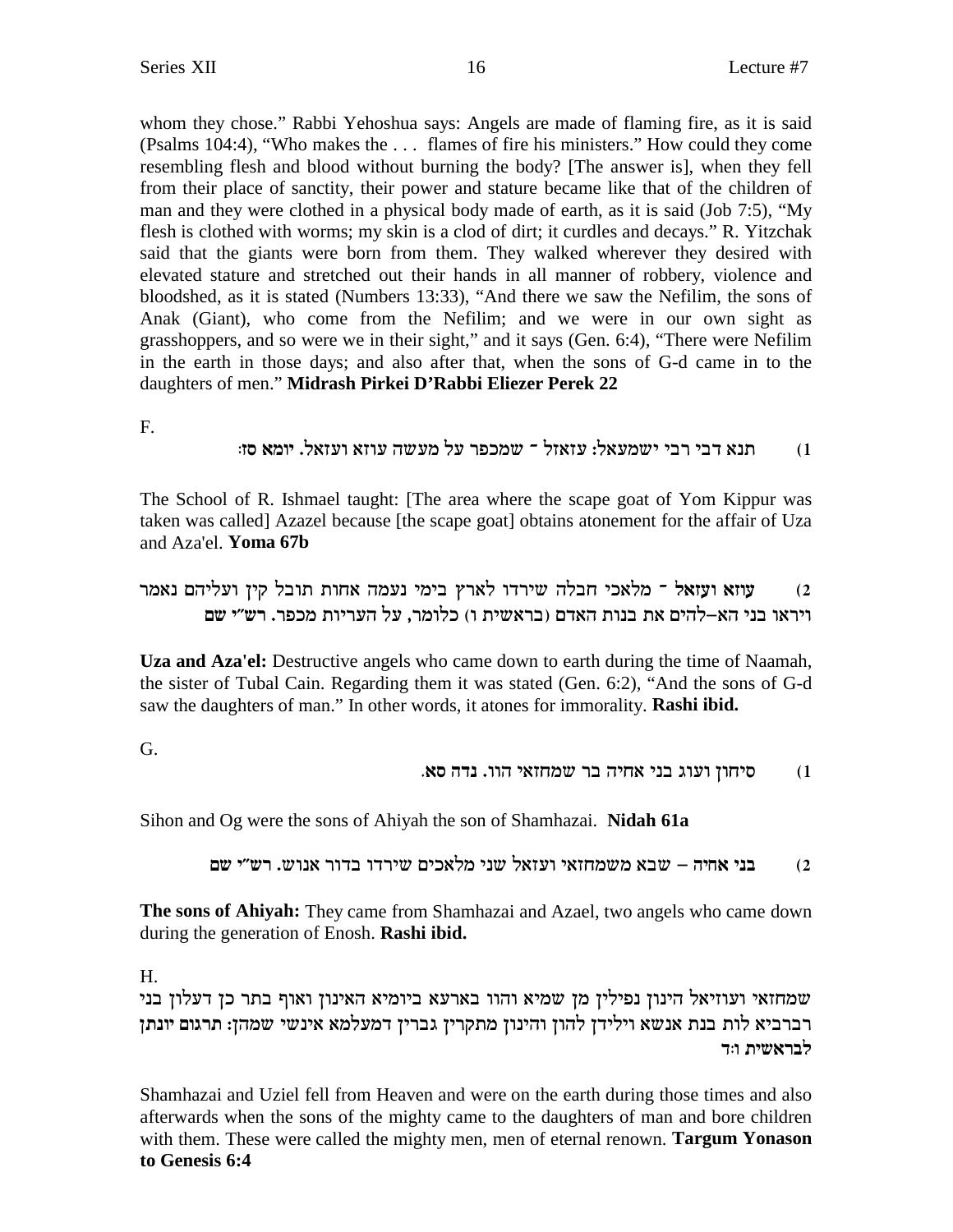$\overline{L}$ 

אולם לא אכחד כי לדעתי בא הספור הזה כהרבה ספורי התורה אשר באו לעקר דעות כוזבות וספורי הבל אשר התפשטו בימי קדם בין העמים ואשר המציאו כהני האלילים בימי החשך ויש עוד היום שארית מן המיטהלאגיא שלהם שהיו מיחסים לכל איש שהמציא איזה חכמה או איזה מלאכה כח א–להית והיו אומרים שאליל פלוני המציא ישיבת אהל ומקנה ואליל פלוני המציא חכמת הניגון ואליל פלוני המציא טכסיסי מלחמה ואומנת הברזל וכלי מלחמה ואליל פלוני המציא בנין הערים ונמוסים המדיניים. וספרו על כל אחד מבני אלים אלה נפלאות מתולדתו ואלהותו והיו קוראים לבני אדם לעבודתו במועדים ובחגים שיחדו להם ולזה הודיעה התורה לאמר אל תאמינו בשוא נתעה. דעו כי הממציא בנין הערים ונמוסים וקבוץ המדיני היה קין הרוצח הראשון, והממציאים מלאכת הרעים והמסחר ונגון ומלאכת הברזל והמתכיות היו בני למך מבני בניו של קין והאשה אשר דברו עליה גדולות בהמהאלאגיא שלהם ושמו במרום קנה היא היתה נעמה אחות תובל קיז. כולם היו בני אדם להבל דמה לא בני א–להים והודעות אלה נצרכו מאד בימים ההמה שהתפשטו ספורים האלה ביז כל העמים והתקיימו בידם עד אחר חורבז השני כנודע. פירוש מלבים לבראשית דוכב

I will not, however, conceal [from you] my opinion, that this account, like many of the other accounts of the Torah, came to demolish those false philosophies and mythological stories which were widespread amongst the nations of antiquity, which were invented by the pagan priests of that dark period [of human history], a mythology which still exists today in somewhat diminished form. For they attributed divine powers to any individual who made some intellectual discovery or invention. They said that a certain god developed the idea of the nomadic existence of living in tents, and raising cattle for profit. Another god is supposed to have invented the science of music. Yet another god supposedly created the science and art of war and the craft of producing and finishing iron tools and weapons of destruction. Still another god purportedly developed urban architecture and planning and the legal system. The priests told wonderous stories about these various gods regarding their birth and their divinity and would call on the people to serve them during the special holidays and feast days which they reserved for them. To this end the Torah informed us not to believe this false deception. [The Torah] informed us that the one who devised the building [and architecture] of cities, civil law and collective life, was Cain, the first murderer. Those who invented the science of shepherding, business, music and the craft of working with iron and other metals were the children of Lamech, the descendants of Cain. And the woman whose great deeds were recorded in mythology and who acquired a name of exalted heights was actually Naamah, the sister of Tubal-Cain. They were all the children of men, [mortal] like a fleeting breath, not the sons of gods. This knowledge [about the true beginning of civilization] was extremely critical [to be disseminated] during that period of time when these stories were widespread amongst the nations and continued to be so until after the destruction of the second Temple, as is well known. Commentary of Malbim to Genesis 4:22

 $\mathbf{J}$ .

כי נודע שבכל ספורי העמים יספרו שבימי קדם מלכו על מדינתם בני א–להים שבאו משמים אל הארץ ומלכו עליה ונשאו נשים מבנות האדם ומהם עמדו גבורים ואדירים שרים ומושלים כמו שימצא הקורא בספורי הדורות שראשית ספורי ממלכת מצרים וחינא ומלכות יון יתחיל מן האלהות וחצי אלהות שיתהלכו על ההרים הרמים ועל ארצם בימי קדם וספרו עליהם